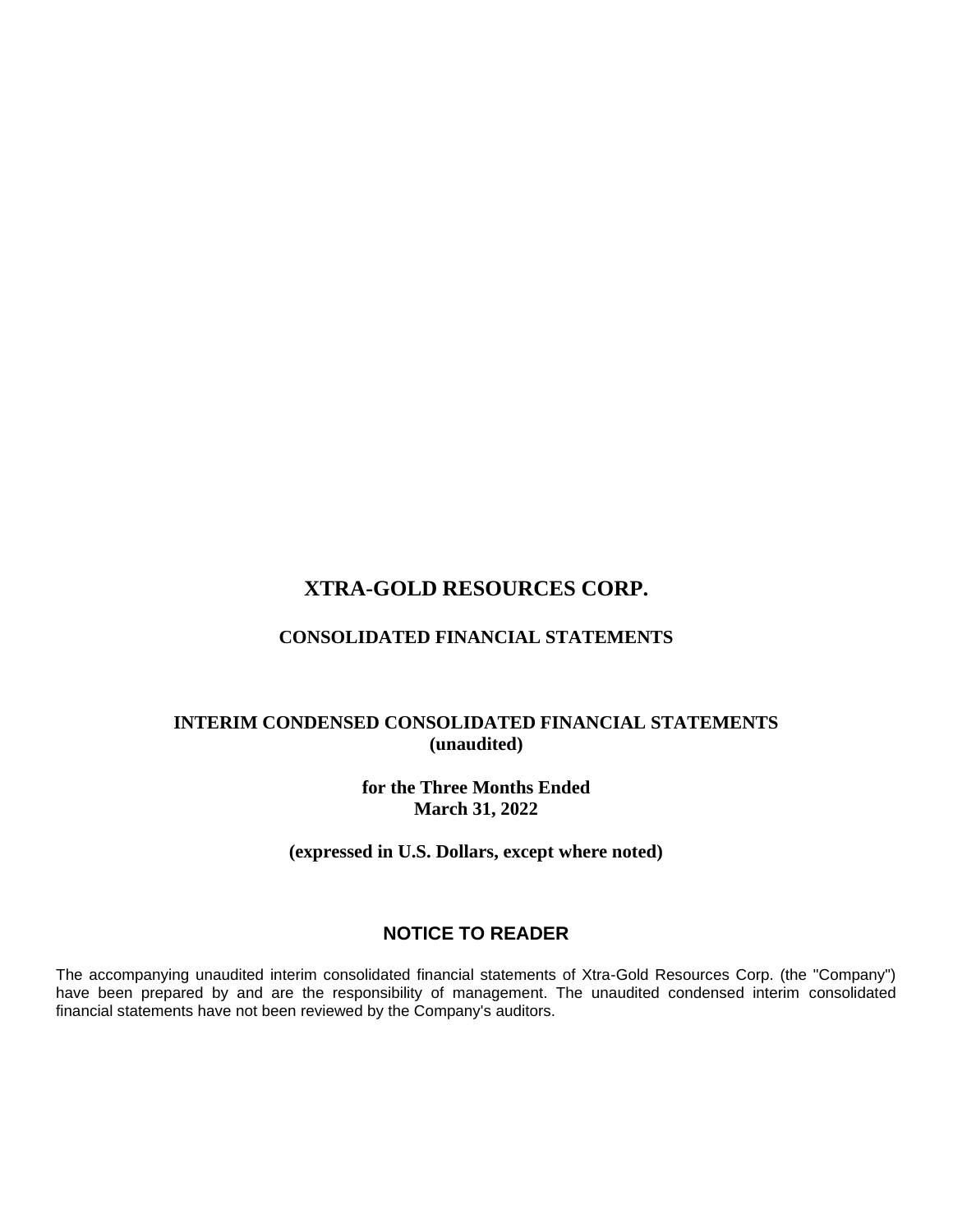## **INDEX TO FINANCIAL STATEMENTS**

## **Page**

| Condensed Interim Consolidated Balance Sheets as of March 31, 2022 (unaudited) and December 31, 2021                     |   |
|--------------------------------------------------------------------------------------------------------------------------|---|
| Condensed Interim Consolidated Statements of Operations for the three months ended March 31, 2022 and 2021 (unaudited) 2 |   |
| Condensed Interim Consolidated Statements of Equity (unaudited)                                                          | 3 |
| Condensed Interim Consolidated Statements of Cash Flows for the three months ended March 31, 2022 and 2021 (unaudited) 4 |   |
| Notes to the Interim Condensed Consolidated Financial Statements (unaudited)                                             |   |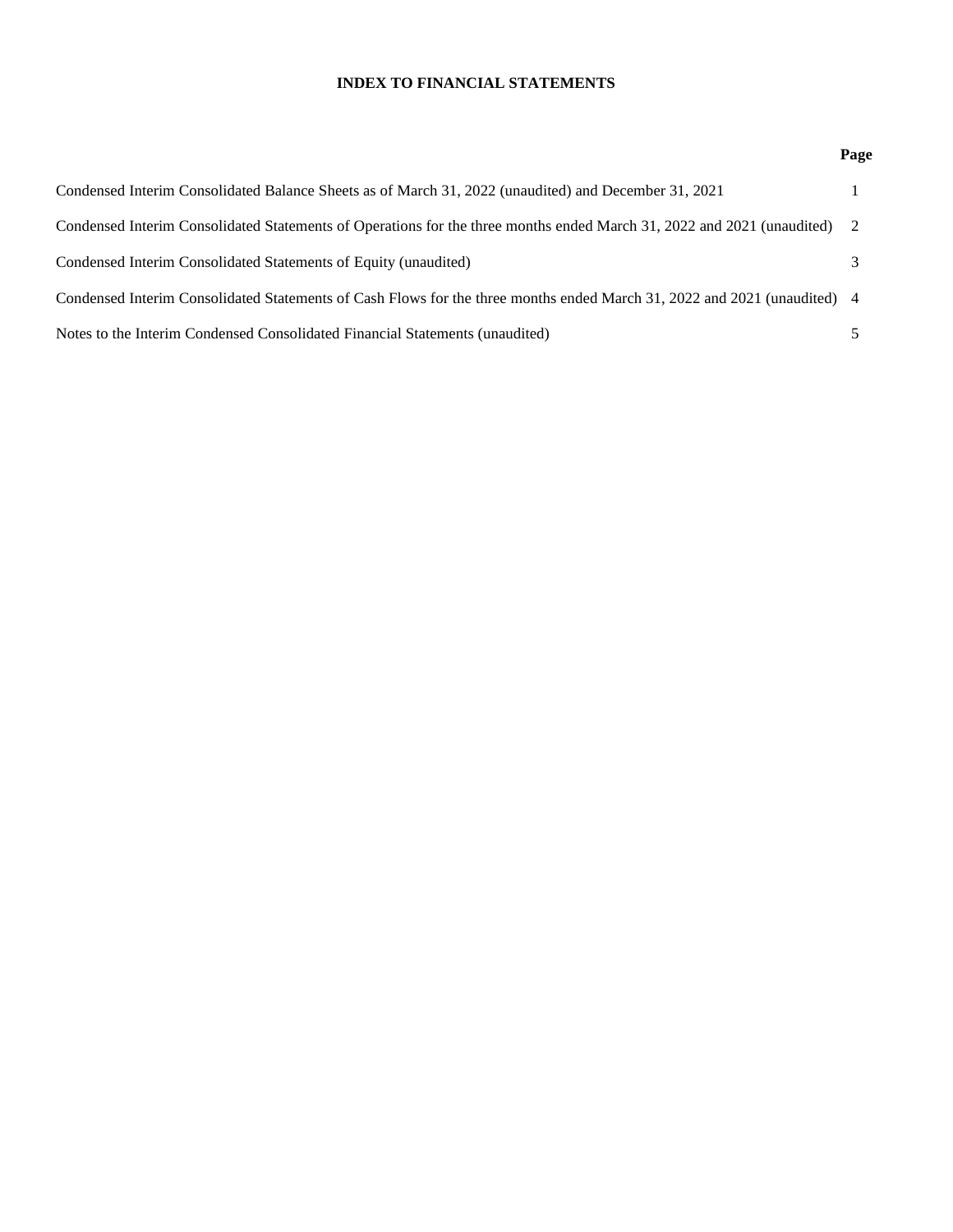## INTERIM CONSOLIDATED BALANCE SHEETS

(Expressed in U.S. Dollars - Unaudited)

| AS AT                                                                                                    | March 31 31, 2022<br>(unaudited) | <b>December 31, 2021</b> |                |  |
|----------------------------------------------------------------------------------------------------------|----------------------------------|--------------------------|----------------|--|
| <b>ASSETS</b>                                                                                            |                                  |                          |                |  |
| <b>Current</b>                                                                                           |                                  |                          |                |  |
| Cash and cash equivalents                                                                                | \$<br>5,491,284 \$               |                          | 4,675,328      |  |
| Investment in trading securities, at cost of \$3,522,375 (December 31, 2021<br>$-$ \$3,268,618) (Note 4) | 4,072,815                        |                          | 3,373,358      |  |
| Receivables and other assets                                                                             | 105,050                          |                          | 103,204        |  |
| Inventory (Note 8)                                                                                       | 760,022                          |                          | 975,270        |  |
| <b>Total current assets</b>                                                                              | 10,429,171                       |                          | 9,127,160      |  |
| <b>Restricted cash (Note 7)</b>                                                                          | 296,322                          |                          | 296,322        |  |
| Equipment, net (Note 5)                                                                                  | 564,665                          |                          | 600,127        |  |
| Mineral properties (Note 6)                                                                              | 734,422                          |                          | 734,422        |  |
| <b>TOTAL ASSETS</b>                                                                                      | \$<br>12,024,580                 | $\mathcal{S}$            | 10,758,031     |  |
| <b>LIABILITIES AND EQUITY</b>                                                                            |                                  |                          |                |  |
| <b>Current</b>                                                                                           |                                  |                          |                |  |
| Accounts payable and accrued liabilities                                                                 | \$<br>1,376,984 \$               |                          | 1,029,140      |  |
| Warrant liability (Note 9)                                                                               |                                  |                          |                |  |
| Asset retirement obligation (Note 7)                                                                     | 73,417                           |                          | 93,343         |  |
| <b>Total current liabilities</b>                                                                         | 1,450,401                        |                          | 1,122,483      |  |
|                                                                                                          |                                  |                          |                |  |
| <b>Total liabilities</b>                                                                                 | 1,450,401                        |                          | 1,122,483      |  |
| <b>Equity</b>                                                                                            |                                  |                          |                |  |
| Capital stock (Note 9)                                                                                   |                                  |                          |                |  |
| Authorized - 250,000,000 common shares with a par value of \$0.001                                       |                                  |                          |                |  |
| Issued and outstanding                                                                                   |                                  |                          |                |  |
| 46,585,917 common shares (December 31, $2021 - 46,687,517$ common                                        |                                  |                          |                |  |
| shares)                                                                                                  | 46,586                           |                          | 46,688         |  |
| Additional paid in capital                                                                               | 31,701,647                       |                          | 31,770,515     |  |
| Shares in treasury                                                                                       |                                  |                          | (13,294)       |  |
| Accumulated deficit                                                                                      | (21,055,127)                     |                          | (21, 977, 165) |  |
| <b>Total Xtra-Gold Resources Corp. stockholders' equity</b>                                              | 10,693,106                       |                          | 9,826,744      |  |
| Non-controlling interest                                                                                 | (118, 927)                       |                          | (191, 196)     |  |
| <b>Total equity</b>                                                                                      | 10,574,179                       |                          | 9,635,548      |  |
| <b>TOTAL LIABILITIES AND EQUITY</b>                                                                      | \$<br>12,024,580                 | $\mathcal{S}$            | 10,758,031     |  |

**History and organization of the Company** (Note 1) **APPROVED ON BEHALF OF THE BOARD Continuance of operations (Note 2) Contingency and commitments** (Note 14)

"*James Longshore*" "*James Schweitzer*"

Director Director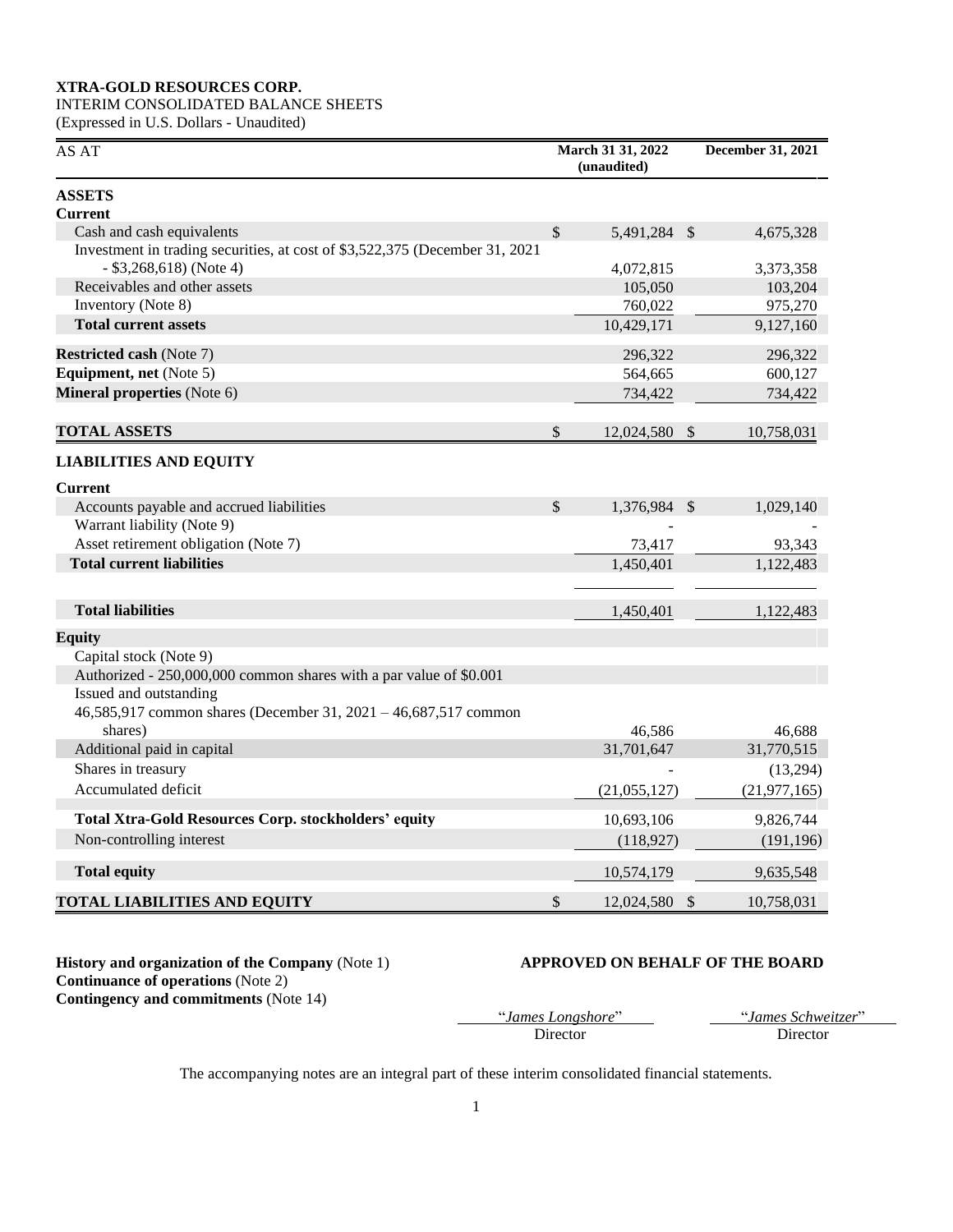## INTERIM CONSOLIDATED STATEMENTS OF OPERATIONS

(Expressed in U.S. Dollars - Unaudited)

|                                                              | <b>Three Month</b><br><b>Period Ended</b><br>Mar. 31, 2022 |            | <b>Three Month</b><br><b>Period Ended</b><br>Mar. 31, 2021 |
|--------------------------------------------------------------|------------------------------------------------------------|------------|------------------------------------------------------------|
| <b>EXPENSES</b>                                              |                                                            |            |                                                            |
| Amortization                                                 | \$<br>35,642 \$                                            |            | 44,439                                                     |
| Exploration                                                  | 261,411                                                    |            | 182,293                                                    |
| General and administrative                                   | 119,120                                                    |            | 156,550                                                    |
| <b>LOSS BEFORE OTHER ITEMS</b>                               | (415,993)                                                  |            | (383, 282)                                                 |
| <b>OTHER ITEMS</b>                                           |                                                            |            |                                                            |
| Foreign exchange gain (loss)                                 | (122,745)                                                  |            | (11, 879)                                                  |
| Net gain (loss) on trading securities                        | 489,611                                                    |            | 370,195                                                    |
| Other income                                                 | 13,285                                                     |            | 12,255                                                     |
| Impairment on marketable securities                          |                                                            |            |                                                            |
| Recovery of gold                                             | 1,230,149                                                  |            | 2,328,564                                                  |
|                                                              | 1,610,300                                                  |            | 2,699,135                                                  |
| Consolidated pre tax income for the period                   | 1,194,307                                                  |            | 2,315,853                                                  |
| <b>Income tax expense</b>                                    | (200,000)                                                  |            | (200,000)                                                  |
| Net income after tax                                         | 994,307                                                    |            | 2,115,853                                                  |
| Net gain attributable to non-controlling interest            | (72, 269)                                                  |            | (195, 181)                                                 |
| Net income attributable to Xtra-Gold Resources Corp.         | \$<br>922,038                                              | $\sqrt{3}$ | 1,920,672                                                  |
| Basic income attributable to common shareholders             |                                                            |            |                                                            |
| per common share                                             | \$<br>$0.02$ \$                                            |            | 0.04                                                       |
| Diluted income attributable to common shareholders           |                                                            |            |                                                            |
| per common share                                             | \$<br>$0.02 \quad$                                         |            | 0.04                                                       |
| Basic weighted average number of common shares outstanding   | 46,625,588                                                 |            | 46,838,135                                                 |
| Diluted weighted average number of common shares outstanding | 48,646,588                                                 |            | 48,984,135                                                 |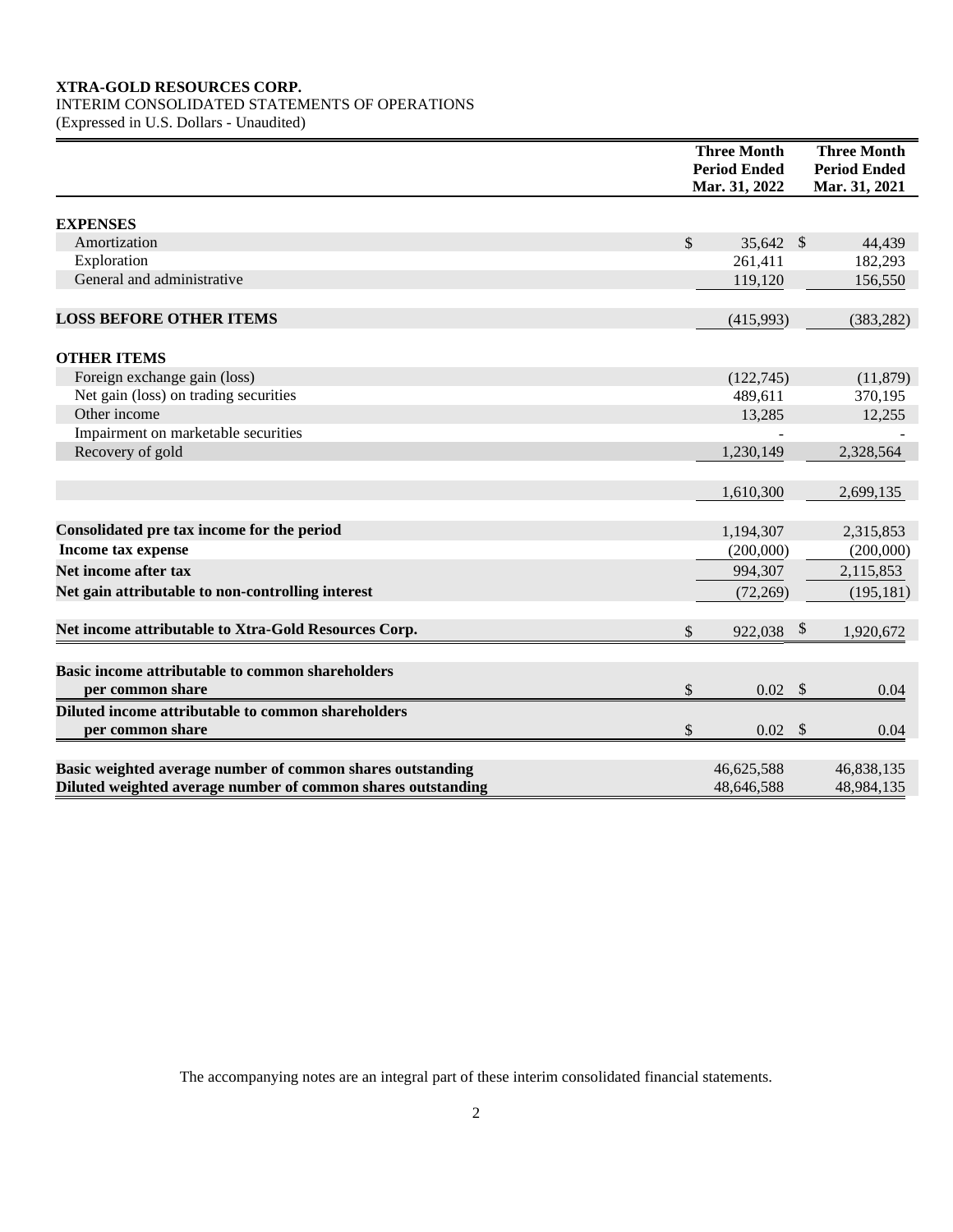## **XTRA-GOLD RESOURCES CORP.** INTERIM CONSOLIDATED STATEMENT OF EQUITY

(Expressed in U.S. Dollars - Unaudited)

|                                                        | <b>Common Stock</b>        |          |                                         |                                        |                                      |                                        |                       |
|--------------------------------------------------------|----------------------------|----------|-----------------------------------------|----------------------------------------|--------------------------------------|----------------------------------------|-----------------------|
|                                                        | <b>Number</b><br>of Shares | Amount   | <b>Additional</b><br>Paid in<br>Capital | <b>Shares</b><br>in<br><b>Treasury</b> | <b>Accumulated</b><br><b>Deficit</b> | Non-<br>Controlling<br><b>Interest</b> | <b>Total</b>          |
| Balance, December 31, 2020<br>Stock-based compensation | 46,817,017                 | \$46,817 | \$31,998,045<br>(7, 424)                | (4,857)                                | (22, 813, 141)                       | (312,741)                              | 8,914,123<br>(7, 424) |
| Exercise of stock options                              | 130,000                    | 130      | 30,050                                  |                                        |                                      |                                        | 30,180                |
| Repurchase of shares                                   | (47,100)                   | (47)     | (47, 121)                               | 4,857                                  |                                      |                                        | (42, 311)             |
| Shares in treasury                                     |                            |          |                                         | (49,060)                               |                                      |                                        | (49,060)              |
| Income for the period                                  |                            |          |                                         |                                        | 1,920,672                            | 195,181                                | 2,115,853             |
| Balance, March 31, 2021                                | 46,817,017                 | 46,900   | 31,973,550                              | (49,060)                               | (20, 892, 469)                       | (117,560)                              | 10,961,361            |
| Stock-based compensation                               |                            |          | 9,928                                   |                                        |                                      |                                        | 9,928                 |
| Exercise of stock options                              | 125,000                    | 125      | 64,624                                  |                                        |                                      |                                        | 64,749                |
| Repurchase of shares                                   | (337,400)                  | (337)    | (277, 587)                              | 49,060                                 |                                      |                                        | (228,904)             |
| Shares in treasury                                     |                            |          |                                         | (13,294)                               |                                      |                                        | (13, 294)             |
| Income for the period                                  |                            |          |                                         |                                        | (1,084,696)                          | (73, 636)                              | (1, 158, 332)         |
| Balance, December 31, 2021                             | 46,687,517                 | 46,688   | 31,770,515                              | (13,294)                               | (21, 977, 165)                       | (191, 196)                             | 9,635,548             |
| Stock-based compensation                               |                            |          | 6,244                                   |                                        |                                      |                                        | 6,244                 |
| Repurchase of shares                                   | (101, 600)                 | (102)    | (75, 112)                               | 13,294                                 |                                      |                                        | (61,920)              |
| Income for the period                                  |                            |          |                                         |                                        | 922,038                              | 72,269                                 | 994,307               |
| Balance, March 31, 2022                                | 46,585,917                 | 46,586   | 31,701,647                              |                                        | (21,055,127)                         | (118, 927)                             | 10,574,179            |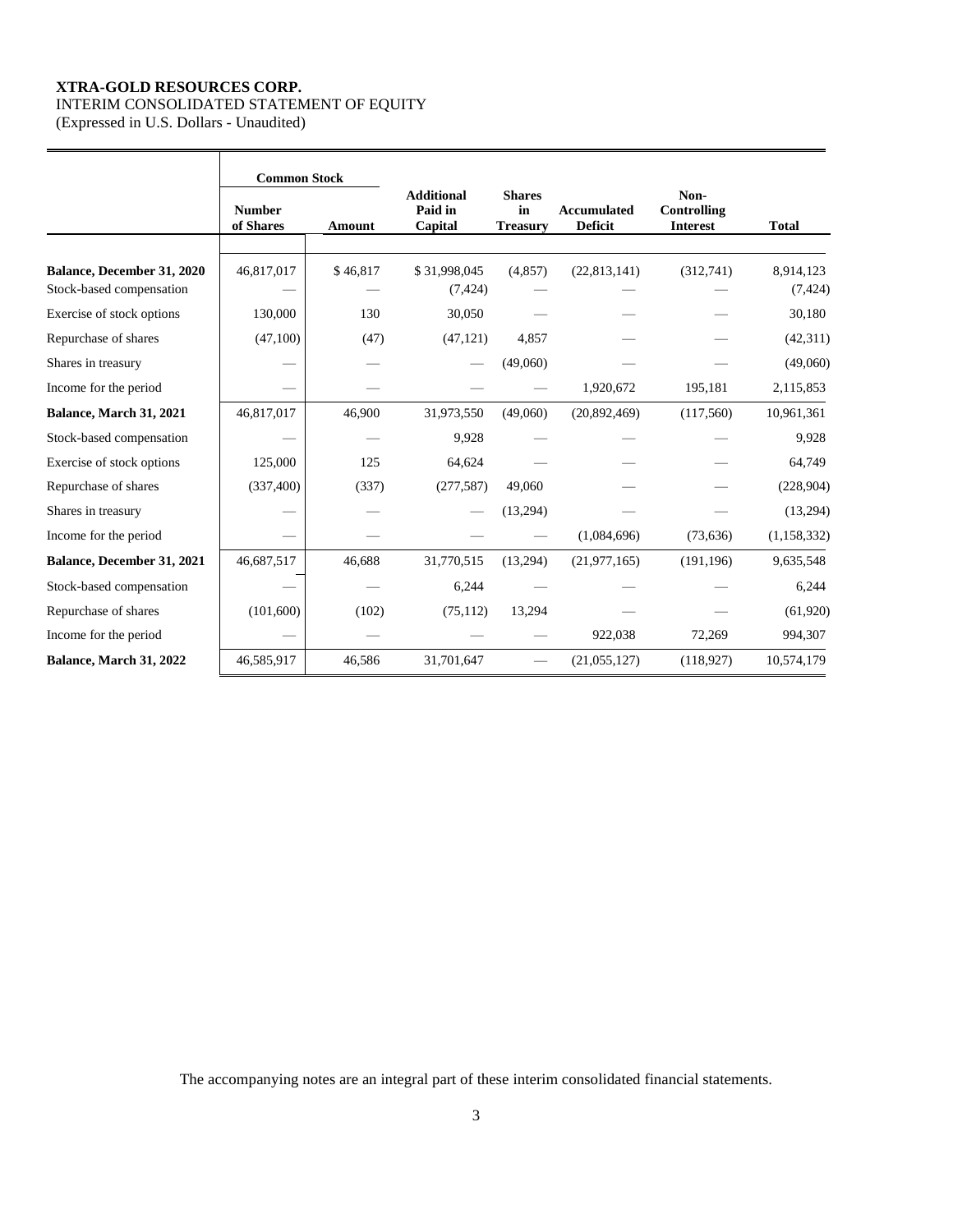## INTERIM CONSOLIDATED STATEMENTS OF CASH FLOWS

(Expressed in U.S. Dollars - Unaudited)

|                                                                                   | <b>Three Month</b>  |    | <b>Three Month</b> |    |                     |
|-----------------------------------------------------------------------------------|---------------------|----|--------------------|----|---------------------|
|                                                                                   | <b>Period Ended</b> |    |                    |    | <b>Period Ended</b> |
|                                                                                   |                     |    | Mar. 31, 2022      |    | Mar. 31, 2021       |
| <b>CASH FLOWS FROM OPERATING ACTIVITIES</b>                                       |                     |    |                    |    |                     |
| Income for the period                                                             |                     | \$ | 994,307            | \$ | 2,115,853           |
| Adjustments to reconcile net income to net cash provided by operating activities: |                     |    |                    |    |                     |
| Amortization                                                                      |                     |    | 33,462             |    | 44,439              |
| Stock-based compensation                                                          |                     |    | 6,244              |    | (7, 424)            |
| Unrealized foreign exchange loss (gain)                                           |                     |    | (59,800)           |    | (96, 450)           |
| Purchase of trading securities                                                    |                     |    | (932, 839)         |    | (855, 663)          |
| Proceeds on sale of trading securities                                            |                     |    | 782,793            |    | 803,099             |
| Net loss (gain) on sales of trading securities                                    |                     |    | (489, 611)         |    | (370, 195)          |
| Impairment on trading securities                                                  |                     |    |                    |    |                     |
| Changes in non-cash working capital items:                                        |                     |    |                    |    |                     |
| (Increase) decrease in receivables and other assets                               |                     |    | (1,846)            |    | (60, 455)           |
| Decrease (increase) in inventory                                                  |                     |    | 215,248            |    | 309,562             |
| Change in asset retirement obligation                                             |                     |    | (19, 926)          |    | (9,257)             |
| Increase (decrease) in accounts payable and accrued liabilities                   |                     |    | 361,138            |    | 492,155             |
| Net cash provided by operating activities                                         |                     |    | 891,170            |    | 2,365,664           |
| <b>CASH FLOWS FROM INVESTING ACTIVITIES</b>                                       |                     |    |                    |    |                     |
| Acquisition of equipment                                                          |                     |    |                    |    | (76, 640)           |
| Net cash used in investing activities                                             |                     |    |                    |    | (76, 640)           |
| <b>CASH FLOWS FROM FINANCING ACTIVITIES</b>                                       |                     |    |                    |    |                     |
| Proceeds from exercise of options and warrants                                    |                     |    |                    |    | 30,180              |
| Repurchase of capital stock                                                       |                     |    | (75, 214)          |    | (96, 228)           |
| Net cash (used in) provided by financing activities                               |                     |    |                    |    |                     |
|                                                                                   |                     |    | (75, 214)          |    | (66,048)            |
| Change in cash and cash equivalents and restricted cash during the year           |                     |    | 815,956            |    | 2,222,976           |
| Cash and cash equivalents and restricted cash, beginning of the year              |                     |    | 4,971,650          |    | 4,747,578           |
| Cash and cash equivalents and restricted cash, end of the year                    | \$                  |    | 5,787,606          | \$ | 6,970,554           |
|                                                                                   |                     |    |                    |    |                     |
| Reconciliation of Cash and Cash Equivalents and Restricted Cash                   |                     |    |                    |    |                     |
| Cash and cash equivalents at beginning of year                                    |                     | \$ | 4,675,328          | \$ | 4,451,256           |
| Restricted cash at beginning of year                                              |                     |    | 296,322            |    | 296,322             |
| Cash and cash equivalents and restricted cash at beginning of year                |                     | \$ | 4,971,650          | \$ | 4,747,578           |
| Cash and cash equivalents at end of period                                        |                     | \$ | 5,491,284          | \$ | 6,674,232           |
| Restricted cash at end of year                                                    |                     |    |                    |    |                     |
|                                                                                   |                     |    | 296,322            |    | 296,322             |
| Cash and cash equivalents and restricted cash at end of period                    |                     | \$ | 5,787,606          | \$ | 6,970,554           |

**Supplemental disclosure with respect to cash flows** (Note 11)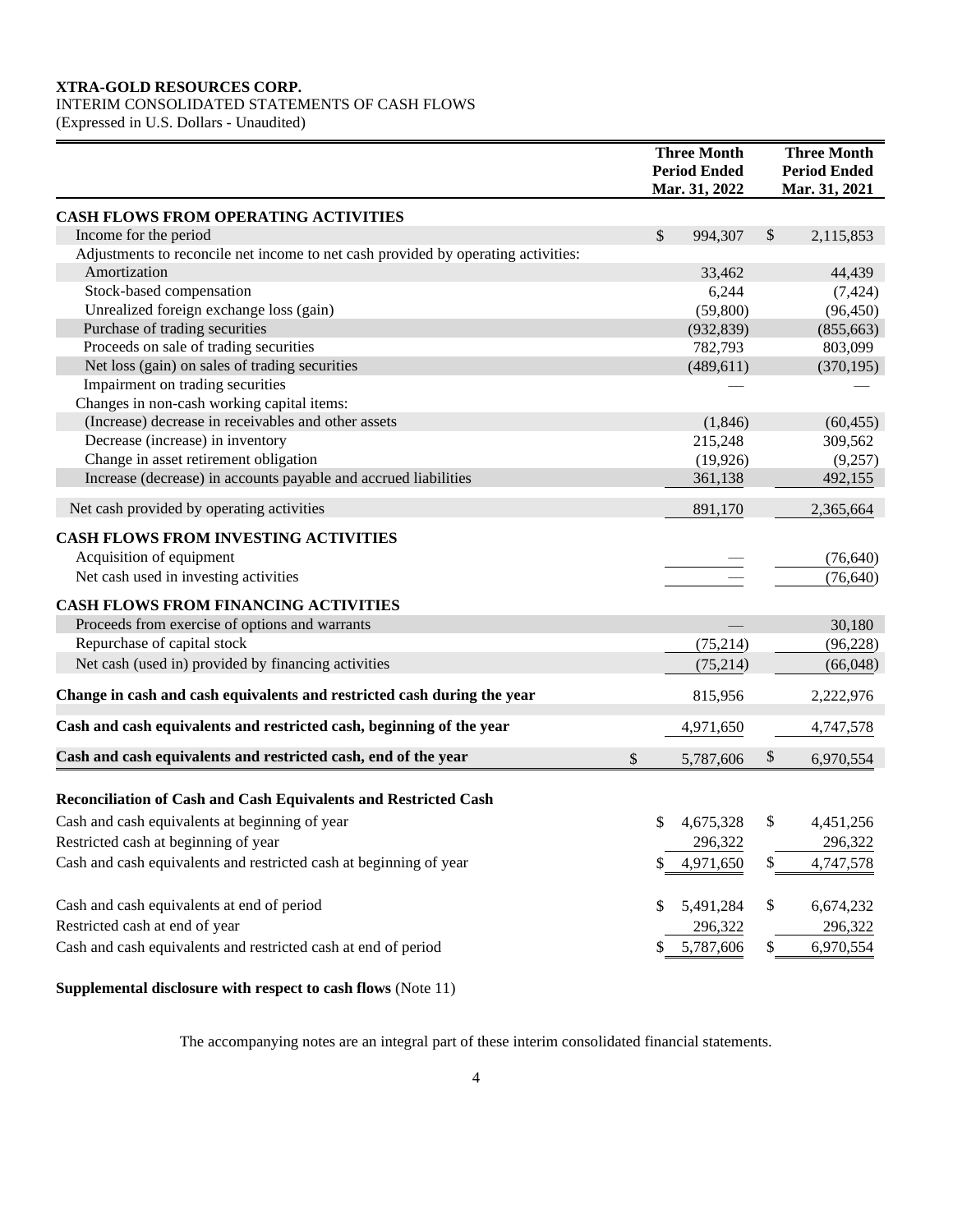### **1. HISTORY AND ORGANIZATION OF THE COMPANY**

Xtra-Gold Resources Corp., previously Silverwing Systems Corporation, was incorporated under the laws of the State of Nevada on September 1, 1998, pursuant to the provisions of the Nevada Revised Statutes. In 2003, the Company became a resource exploration company. On November 30, 2012, the Company redomiciled from the USA to the British Virgin Islands.

In 2004, the Company acquired 100% of the issued and outstanding capital stock of Canadiana Gold Resources Limited ("Canadiana") and 90% of the issued and outstanding capital stock of Goldenrae Mining Company Limited ("Goldenrae"). Both companies are incorporated in Ghana and the remaining 10% of the issued and outstanding capital stock of Goldenrae is held by the Government of Ghana. On December 21, 2005, Canadiana changed its name to Xtra-Gold Exploration Limited ("XG Exploration"). On January 13, 2006, Goldenrae changed its name to Xtra-Gold Mining Limited ("XG Mining").

## **2. CONTINUANCE OF OPERATIONS – GOING CONCERN**

The Company is in development as an exploration company. It may need financing for its exploration and acquisition activities. Although the Company has incurred a gain of \$922,038 for the three-month period ended March 31, 2022, it has an accumulated a deficit of \$21,055,127. Results for the three-month period ended March 31, 2022 are not necessarily indicative of future results. The uncertainty of gold recovery and he fact the Company does not have a demonstrably viable business to provide future funds, raises substantial doubt about its ability to continue as a going concern for one year from the issuance of the financial statements. The ability of the Company to continue as a going concern is dependent on the Company's ability to raise additional capital and implement its business plan, which is typical for junior exploration companies. The financial statements do not include any adjustments related to the recoverability and classification of asset amounts or the classification of liabilities that might be necessary should the Company be unable to continue as a going concern.

The Company's operations could be significantly adversely affected by the effects of a widespread global outbreak of a contagious disease, including the recent outbreak of respiratory illness caused by COVID-19. The Company cannot accurately predict the impact COVID-19 will have on its operations and the ability of others to meet their obligations with the Company, including uncertainties relating to the ultimate geographic spread of the virus, the severity of the disease, the duration of the outbreak, and the length of travel and quarantine restrictions imposed by governments of affected countries. In addition, a significant outbreak of contagious diseases in the human population could result in a widespread health crisis that could adversely affect the economies and financial markets of many countries, resulting in an economic downturn that could further affect the Company's operations and ability to finance its operations.

Currently, Covid-19 has not affected any of the Company's operations in Ghana. The first cases of Covid-19 were detected much later in Ghana than other parts of the world, and Government action has limited the incidence of transmission. The Company continues to monitor the potential effects on its operations and is implementing protocol to hopefully help in minimize its impact. However, investors are cautioned this is an evolving issue, and that there is not guarantee the Company's protocols will be effective.

Management of the Company ("Management") is of the opinion that sufficient financing will be obtained from external sources and further share issuances will be made to meet the Company's obligations. The Company's discretionary exploration activities do have considerable scope for flexibility in terms of the amount and timing of exploration expenditure, and expenditures may be adjusted accordingly if required.

#### **3. SIGNIFICANT ACCOUNTING POLICIES**

#### **Generally accepted accounting principles**

These unaudited condensed consolidated financial statements have been prepared in conformity with generally accepted accounting principles of the United States of America ("US GAAP") for interim financial information. Accordingly, they do not include all of the information and footnotes required by U.S. generally accepted accounting principles for complete annual financial statements. Therefore, these unaudited condensed consolidated financial statements should be read in conjunction with our audited consolidated financial statements and notes thereto for the year ended December 31, 2021,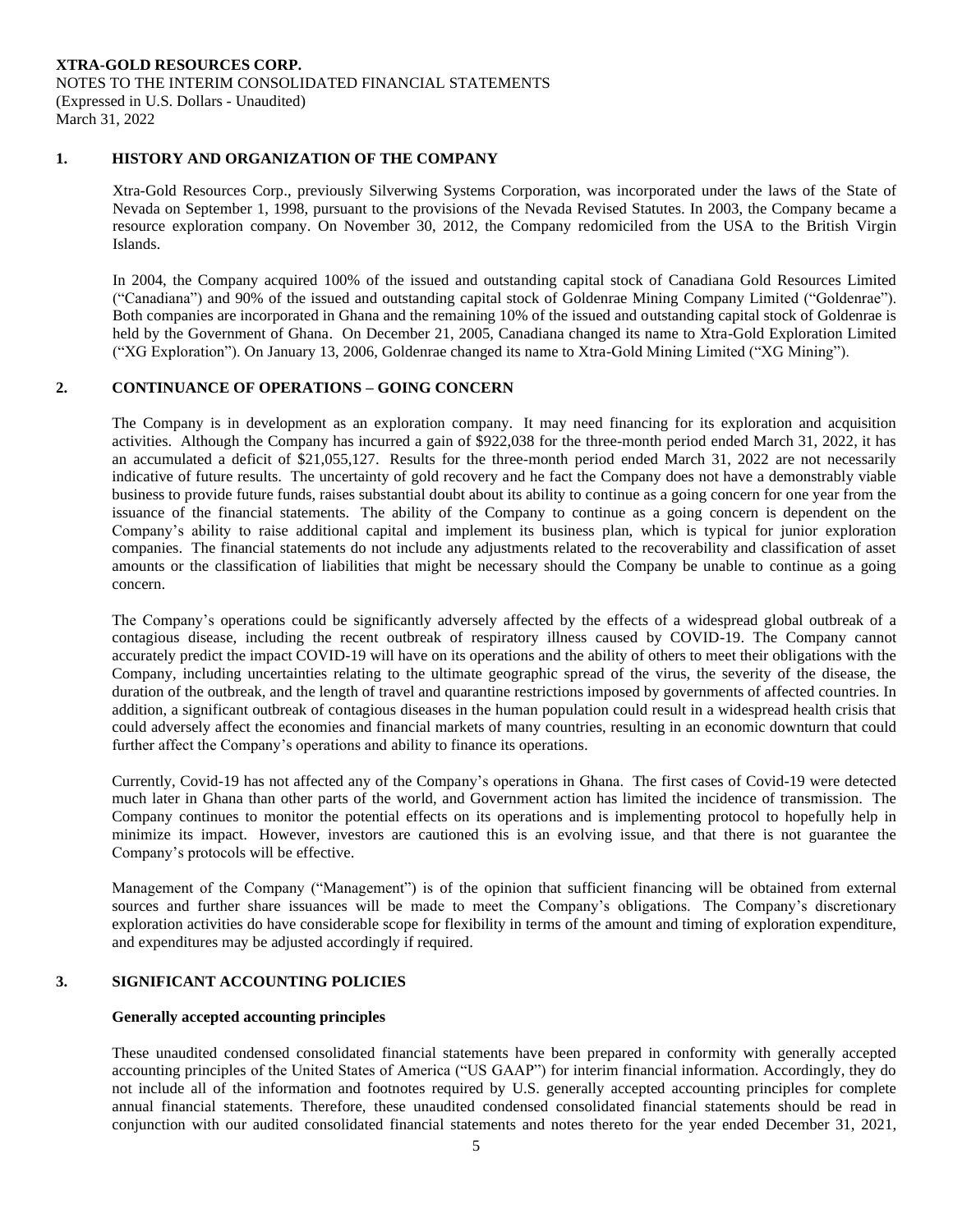included in our Annual Report on Form 20-F, filed with the SEC on March 31, 2022. These statements reflect all adjustments, consisting of normal recurring adjustments, which, in the opinion of management, are necessary for fair presentation of the information contained therein. The financial statements and notes are representations of the Company's management and its board of directors, who are responsible for their integrity and objectivity.

#### **Principles of consolidation**

These interim consolidated financial statements include the accounts of the Company, its wholly owned subsidiaries, XG Exploration (from February 16, 2004) and its 90% owned subsidiary, XG Mining (from December 22, 2004). All intercompany accounts and transactions have been eliminated on consolidation.

#### **Use of estimates**

The preparation of consolidated financial statements in conformity with US GAAP requires management to make estimates and assumptions that affect the reported amounts of assets and liabilities and disclosure of contingent assets and liabilities at the date of the financial statements and the reported amounts of revenues and expenses during the reporting period. Actual results could differ from those estimates. Significant areas requiring the use of estimates include the carrying value and recoverability of mineral properties, inputs used in the calculation of stock-based compensation and warrants, inputs used in the calculation of the asset retirement obligation, and the valuation allowance applied to deferred income taxes. Actual results could differ from those estimates, and would impact future results of operations and cash flows.

#### **Cash and cash equivalents**

The Company considers highly liquid investments with original maturities of three months or less to be cash equivalents. At March 31, 2022 and December 31, 2021, cash and cash equivalents consisted of cash held at financial institutions.

The Company has been required by the Ghanaian government to post a bond for environmental reclamation. This cash has been recorded as restricted cash, a non-current asset.

#### **Receivables**

Management has evaluated all receivables and has provided allowances for accounts where it deems collection doubtful. As of March 31, 2022 and December 31, 2021, the Company had not recorded any allowance for doubtful accounts.

#### **Inventory**

Inventories are initially recognized at cost and subsequently stated at the lower of cost or net realizable value. The Company's inventory consists of raw gold. Costs are determined using the first-in, first-out ("**FIFO**") method and includes expenditures incurred in extracting the raw gold, other costs incurred in bringing them to their existing location and condition, and the cost of reclaiming the disturbed land to a natural state.

Net realizable value is the estimated selling price in the ordinary course of business less the estimated costs necessary to make the sale. Inventories are written down to net realizable value when the cost of inventories is not estimated to be recoverable due to declining selling prices, or other issues related to the sale of gold.

#### **Recovery of gold**

Recovery of gold and other income is recognized when title and the risks and rewards of ownership to delivered bullion and commodities pass to the buyer and collection is reasonably assured.

#### **Trading securities**

The Company's trading securities are reported at fair value, with realized and unrealized gains and losses included in earnings.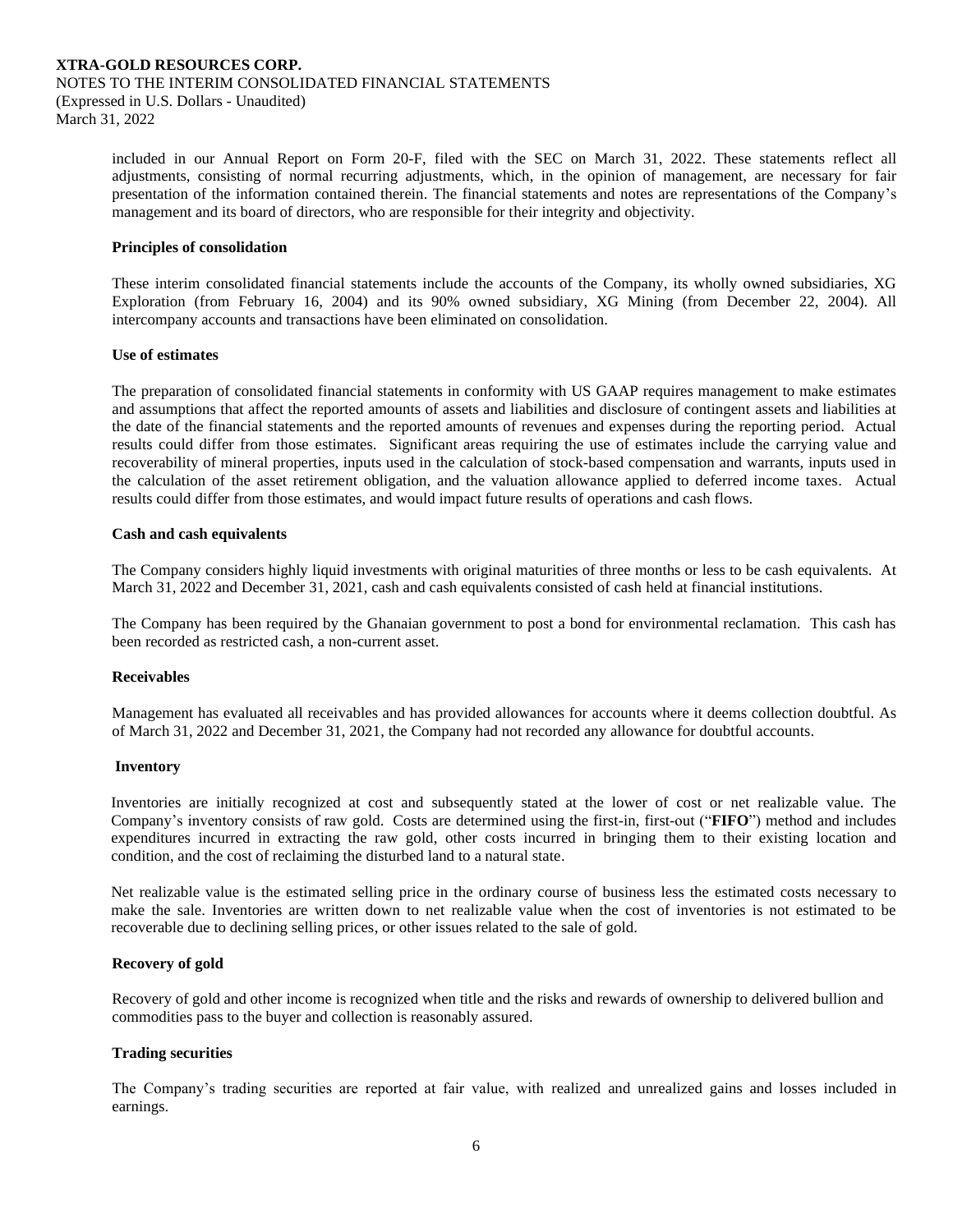#### **Non-Controlling Interest**

The consolidated financial statements include the accounts of XG Mining (from December 22, 2004). All intercompany accounts and transactions have been eliminated upon consolidation. The Company records a non-controlling interest which reflects the 10% portion of the earnings (loss) of XG Mining allocable to the holders of the minority interest. **Equipment**

Equipment is recorded at cost and is being amortized over its estimated useful lives using the declining balance method at the following annual rates:

| Furniture and equipment          | 20% |
|----------------------------------|-----|
| Computer equipment               | 30% |
| Vehicles                         | 30% |
| Mining and exploration equipment | 20% |

### **Mineral properties and exploration and development costs**

The costs of acquiring mineral rights are capitalized at the date of acquisition. After acquisition, various factors can affect the recoverability of the capitalized costs. If, after review, management concludes that the carrying amount of a mineral property is impaired, it will be written down to estimated fair value. Exploration costs incurred on mineral properties are expensed as incurred. Development costs incurred on proven and probable reserves will be capitalized. Upon commencement of production, capitalized costs will be amortized using the unit-of-production method over the estimated life of the ore body based on proven and probable reserves (which exclude non-recoverable reserves and anticipated processing losses). When the Company receives an option payment related to a property, the proceeds of the payment are applied to reduce the carrying value of the exploration asset.

#### **Impairment of non-financial assets**

At the end of each reporting period, the Company reviews the carrying amounts of its non-financial assets with finite lives to determine whether there is any indication that those assets are impaired. Where such an indication exists, the recoverable amount of the asset is estimated. For the purpose of measuring recoverable amounts, assets are grouped at the lowest levels for which there are separately identifiable cash flows (cash-generating units or "CGUs"). The recoverable amount is the higher of an asset's fair value less costs of disposal and value in use (being the present value of the expected future cash flows of the relevant asset or CGU). An impairment loss is recognized for the amount by which the asset's carrying amount exceeds its recoverable amount.

The Company has assessed the assets of all its operating entities and has determined that no impairment was considered necessary for the Company's non-financial assets as at March 31, 2022 and December 31, 2021.

#### **Long-lived assets**

Long-lived assets held and used by the Company are reviewed for impairment whenever events or changes in circumstances indicate that the carrying amount of an asset may not be recoverable. For purposes of evaluating the recoverability of longlived assets, the recoverability test is performed using undiscounted net cash flows related to the long-lived assets. If such assets are considered to be impaired, the impairment recognized is measured by the amount by which the carrying amount of the assets exceeds the fair value of the assets. Assets to be disposed of are reported at the lower of their carrying amount or fair value less costs to sell.

#### **Asset retirement obligations**

The Company records the estimated rehabilitation value of an asset retirement obligation as a liability in the period in which it incurs a legal obligation associated with the retirement of tangible long-lived assets that result from the acquisition,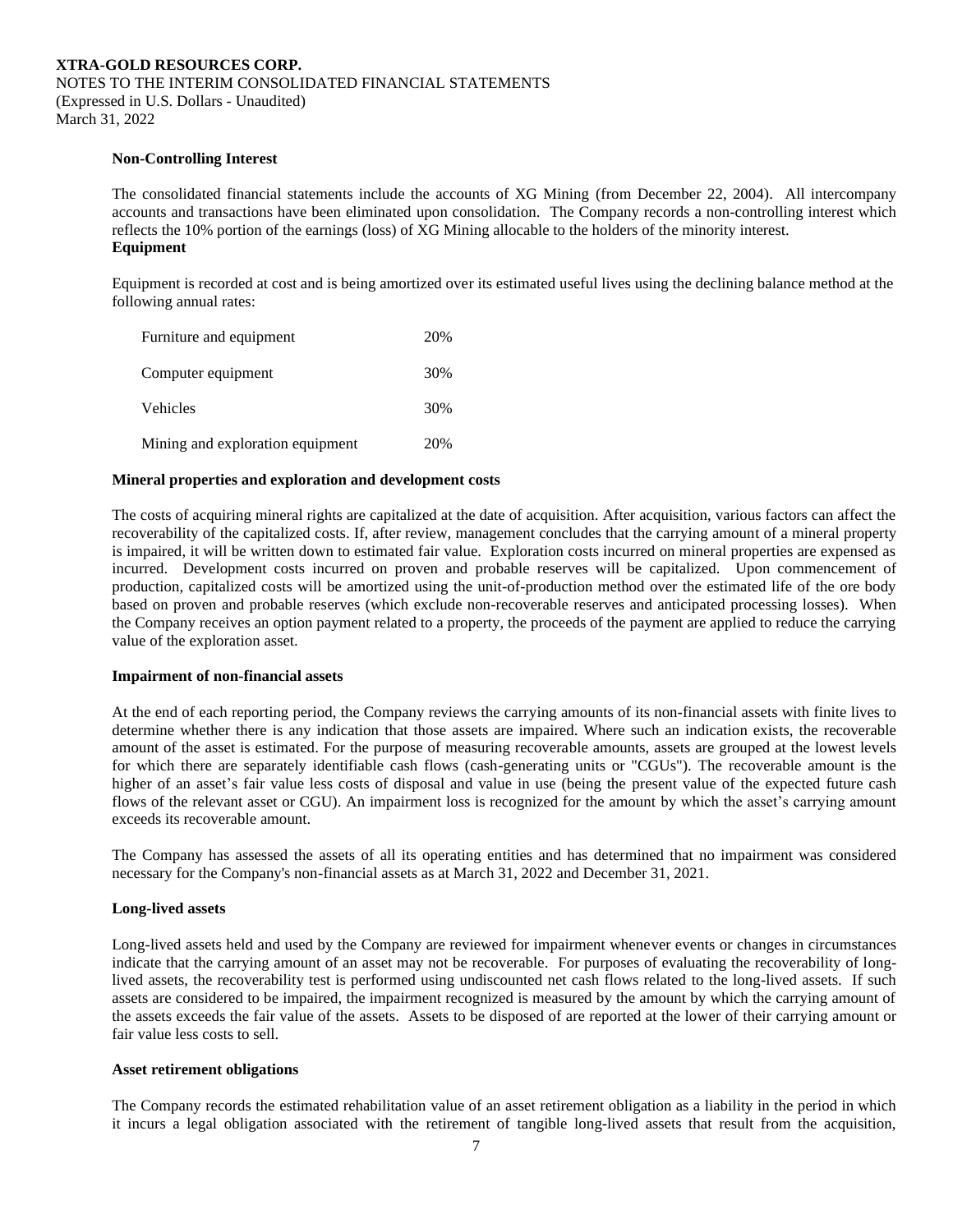construction, development, and/or normal use of the long-lived assets. Subsequent to the initial measurement of the asset retirement obligation, the obligation is adjusted at the end of each period to reflect the changes in the estimated future cash flows underlying the obligation (asset retirement cost).

#### **Stock-based compensation**

The Company accounts for stock compensation arrangements under ASC 718 "*Compensation – Stock Compensation*" using the fair value based method. Under this method, compensation cost is measured at the grant date based on the value of the award and is recognized over the service period, which is usually the vesting period. This guidance establishes standards for the accounting for transactions in which an entity exchanges it equity instruments for goods or services. It also addresses transactions in which an entity incurs liabilities in exchange for goods or services that are based on the fair value of the entity's equity instruments or that may be settled by the issuance of those equity instruments.

We use the fair value method for equity instruments granted to non-employees and use the Black-Scholes model for measuring the fair value of options. The stock based fair value compensation is determined as of the date of the grant (measurement date) and is recognized over the vesting periods.

#### **Warrants**

The Company evaluates all of its financial instruments to determine if such instruments are derivatives or contain features that qualify as embedded derivatives. For derivative financial instruments that are accounted for as liabilities, the derivative instrument is initially recorded at its fair value using the appropriate valuation methodology and is then re-valued at each reporting date, with changes in the fair value reported in the consolidated statements of operations. The warrants are presented as a liability because they do not meet the criteria of Accounting Standard Codification ("ASC") topic 480 for equity classification. Subsequent changes in the fair value of the warrants are recorded in the consolidated statement of operations.

#### **Share repurchases**

The Company accounts for the repurchase of its common shares as an increase in shares in treasury for the market value of the shares at the time of purchase. When the shares are cancelled, the issued and outstanding shares are reduced by the \$0.001 par value and the difference is accounted for as a reduction in additional paid in capital.

#### **Share-based payment transactions**

The fair value is measured at grant date and recognized over the period during which the options vest. The fair value of the options granted is measured using the Black-Scholes option pricing model, taking into account the terms and conditions upon which the options were granted. At each financial position reporting date, the amount recognized as an expense is adjusted to reflect the actual number of share options that are expected to vest.

An individual is classified as an employee when the individual is an employee for legal or tax purposes (direct employee) or provides services similar to those performed by a direct employee, including directors of the Company.

In situations where equity instruments are issued to non-employees and some or all of the goods or services received by the entity as consideration cannot be specifically identified, they are measured at fair value of the share-based payment. Otherwise, share-based payments are measured at the fair value of the goods and services received.

#### **Income taxes**

The Company accounts for income taxes under the asset and liability method. Deferred tax assets and liabilities are recognized for the future tax consequences attributable to differences between the financial statement carrying amounts of existing assets and liabilities and their respective tax bases. Deferred tax assets and liabilities are measured using enacted tax rates expected to apply to taxable income in the years in which those temporary differences are expected to be recovered or settled. Under the asset and liability method the effect on deferred tax assets and liabilities of a change in tax rates is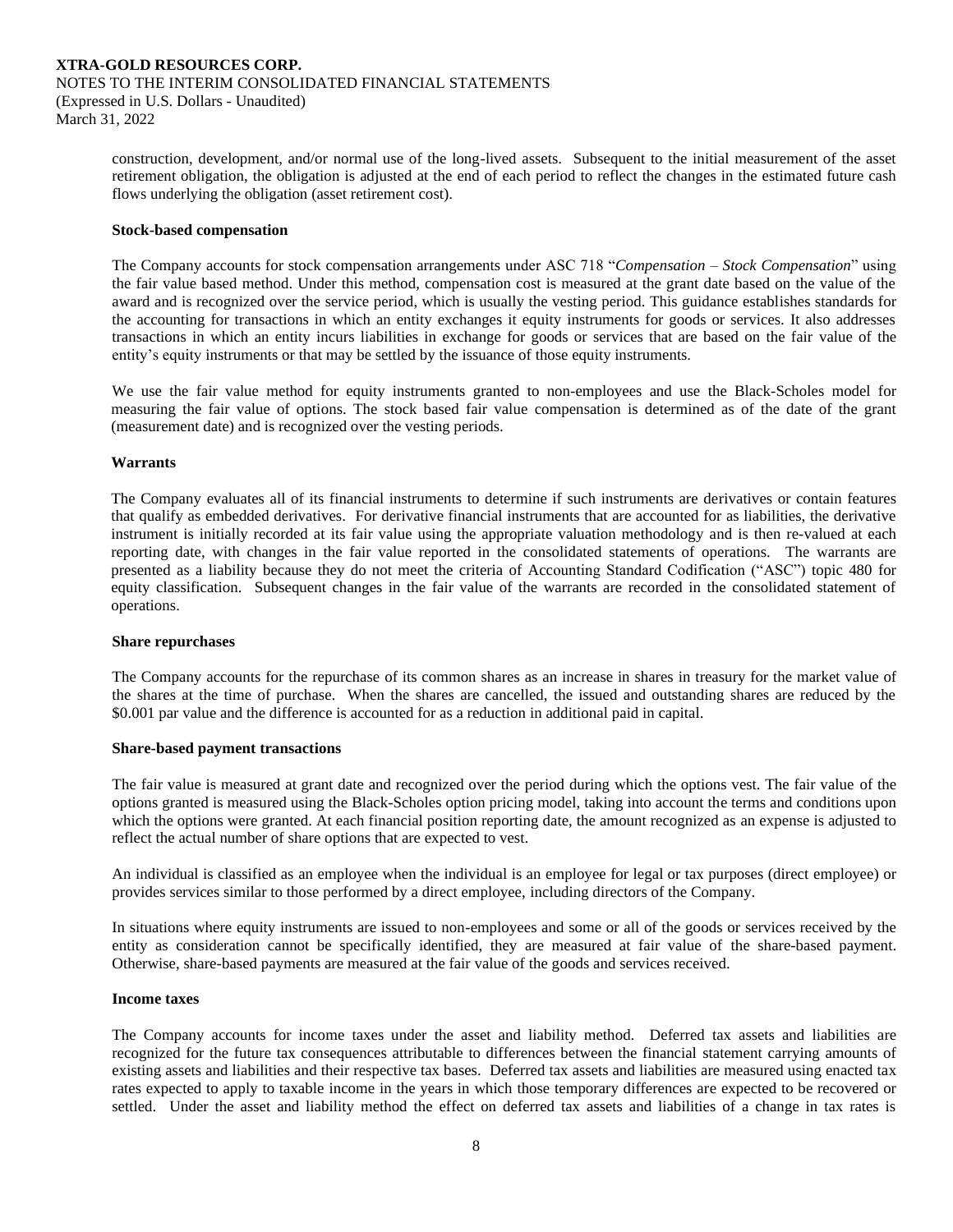recognized in income in the period that includes the enactment date. A valuation allowance is recognized if it is more likely than not that some portion or all of the deferred tax asset will not be recognized.

#### **Income (Loss) per share**

Basic loss per common share is computed using the weighted average number of common shares outstanding during the period. To calculate diluted loss per share, the Company uses the treasury stock method and *if converted* method. As of March 31, 2022, there were Nil warrants (March 31, 2021 – Nil) and 2,381,000 stock options (March 31, 2021 – 2,506,000). For the year ending March 31, 2022, the fully diluted weighted average shares outstanding would increase to 48,646,588 (March 31, 2021 – 48,984,135) from the basic weighted average shares outstanding of  $46,625,588$  (March 31, 2021 – 46,838,135). This increase did not change the income per share from the basic income per share number.

#### **Foreign exchange**

The Company's functional currency is the U.S. dollar. Any monetary assets and liabilities that are in a currency other than the U.S. dollar are translated at the rate prevailing at year end. Revenue and expenses in a foreign currency are translated at rates that approximate those in effect at the time of translation. Gains and losses from translation of foreign currency transactions into U.S. dollars are included in current results of operations.

#### **Financial instruments**

The Company's financial instruments consist of cash and cash equivalents, trading securities, receivables, accounts payable and accrued liabilities. It is management's opinion that the Company is not exposed to significant interest, currency or credit risks arising from its financial instruments. The fair values of these financial instruments approximate their carrying values unless otherwise noted. Cash in Canada is primarily held in financial institutions. Balances on hand may exceed insured maximums. Cash in Ghana is held in banks with a strong international presence. Ghana does not insure bank balances.

#### **Fair value of financial assets and liabilities**

Our financial assets and liabilities that are measured at fair value on a recurring basis include cash equivalents, marketable securities, derivative contracts, and marketable debt securities. Our financial assets measured at fair value on a nonrecurring basis include non-marketable equity securities, which are adjusted to fair value when observable price changes are identified or when the non-marketable equity securities are impaired (referred to as the measurement alternative). Other financial assets and liabilities are carried at cost with fair value disclosed, if required.

Fair value is an exit price, representing the amount that would be received to sell an asset or paid to transfer a liability in an orderly transaction between market participants. As such, fair value is a market-based measurement that is determined based on assumptions that market participants would use in pricing an asset or a liability. Assets and liabilities recorded at fair value are measured and classified in accordance with a three-tier fair value hierarchy based on the observability of the inputs available in the market used to measure fair value:

Level 1 - Observable inputs that reflect quoted prices (unadjusted) for identical assets or liabilities in active markets.

Level 2 - Inputs that are based upon quoted prices for similar instruments in active markets, quoted prices for identical or similar instruments in markets that are not active, and model-based valuation techniques for which all significant inputs are observable in the market or can be derived from observable market data. Where applicable, these models project future cash flows and discount the future amounts to a present value using market-based observable inputs including interest rate curves, foreign exchange rates, and credit ratings.

Level 3 - Unobservable inputs that are supported by little or no market activities.

The fair value hierarchy requires an entity to maximize the use of observable inputs and minimize the use of unobservable inputs when measuring fair value.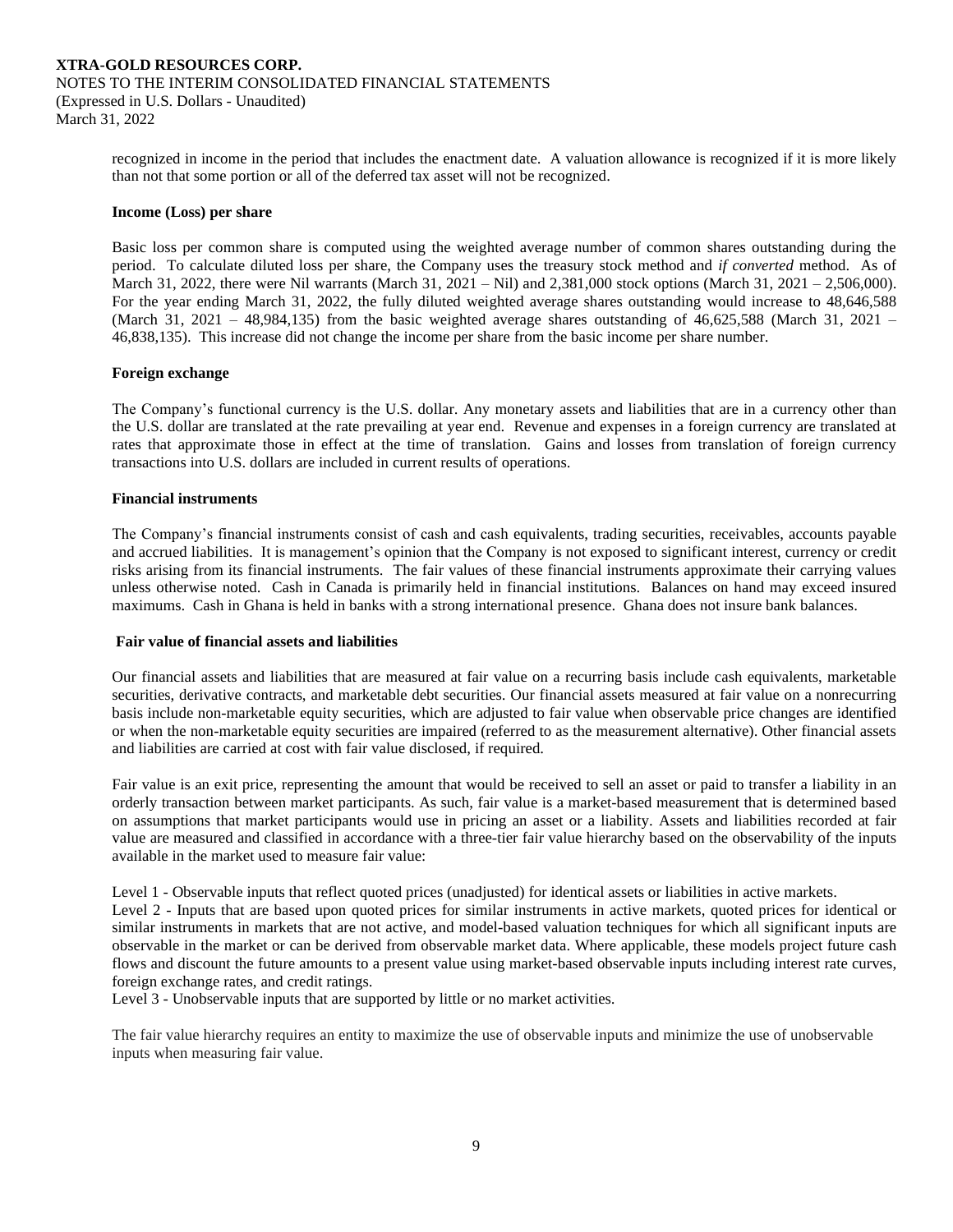#### **Cash, Cash Equivalents, and Marketable Securities**

We invest all excess cash primarily in time deposits, money market funds, corporate debt securities, equities, limited partnerships, and rights and warrants.

We classify all marketable debt securities that have stated maturities of three months or less from the date of purchase as cash equivalents and those with stated maturities of greater than three months as marketable securities on our Consolidated Balance Sheets.

We determine the appropriate classification of our investments in marketable debt securities at the time of purchase and reevaluate such designation at each balance sheet date. We have classified and accounted for our marketable debt securities as trading securities. After consideration of our risk versus reward objectives, as well as our liquidity requirements, we may sell these debt securities prior to their stated maturities. For all of our marketable debt securities we have elected the fair value option, for which changes in fair value are recorded in other income (expense), net. We determine any realized gains or losses on the sale of marketable debt securities on a specific identification method, and we record such gains and losses as a component of other income (expense), net.

The following tables summarize our debt securities, at their fair value, by significant investment categories as of March 31, 2022 and December 31, 2021:

| March 31, 2022 | December 31, 2021 |
|----------------|-------------------|
|                | \$2,688,758       |
| \$1,989,970    | \$2,688,758       |
|                | \$1.989.970       |

|                                          |   | <b>March 31, 2022</b> | <b>Quoted Prices</b><br>in Active<br><b>Markets</b><br>(Level 1) |   | <b>Significant</b><br><b>Other</b><br><b>Observable</b><br>Inputs<br>(Level 2) |    | <b>Significant</b><br><b>Unobservable</b><br><b>Inputs</b><br>(Level 3) |
|------------------------------------------|---|-----------------------|------------------------------------------------------------------|---|--------------------------------------------------------------------------------|----|-------------------------------------------------------------------------|
| Cash and cash equivalents                | S | 5,491,284             | \$<br>5,491,284                                                  | S |                                                                                | -S |                                                                         |
| Restricted cash<br>Marketable securities |   | 296,322<br>4,072,815  | 296,322<br>4,072,815                                             |   |                                                                                |    |                                                                         |
| Total                                    |   | 9,593,731             | 9,593,731                                                        |   | __                                                                             |    |                                                                         |

|                       |  | <b>December</b><br>31,<br>2021 | <b>Quoted Prices</b><br>in Active<br><b>Markets</b><br>(Level 1) | <b>Significant</b><br><b>Other</b><br><b>Observable</b><br>Inputs<br>(Level 2) | <b>Significant</b><br><b>Unobservable</b><br><b>Inputs</b><br>(Level 3) |  |
|-----------------------|--|--------------------------------|------------------------------------------------------------------|--------------------------------------------------------------------------------|-------------------------------------------------------------------------|--|
|                       |  | 4,675,328                      | \$<br>4,675,328                                                  | \$                                                                             | \$                                                                      |  |
| Restricted cash       |  | 296,322                        | 296,322                                                          |                                                                                |                                                                         |  |
| Marketable securities |  | 3,373,358                      | 3,373,358                                                        |                                                                                |                                                                         |  |
| Total                 |  | 8,345,008                      | 8,394,754                                                        |                                                                                |                                                                         |  |

The fair values of cash and cash equivalents and marketable securities are determined through market, observable and corroborated sources. The fair value of the warrant liability was determined through the Black Scholes valuation model.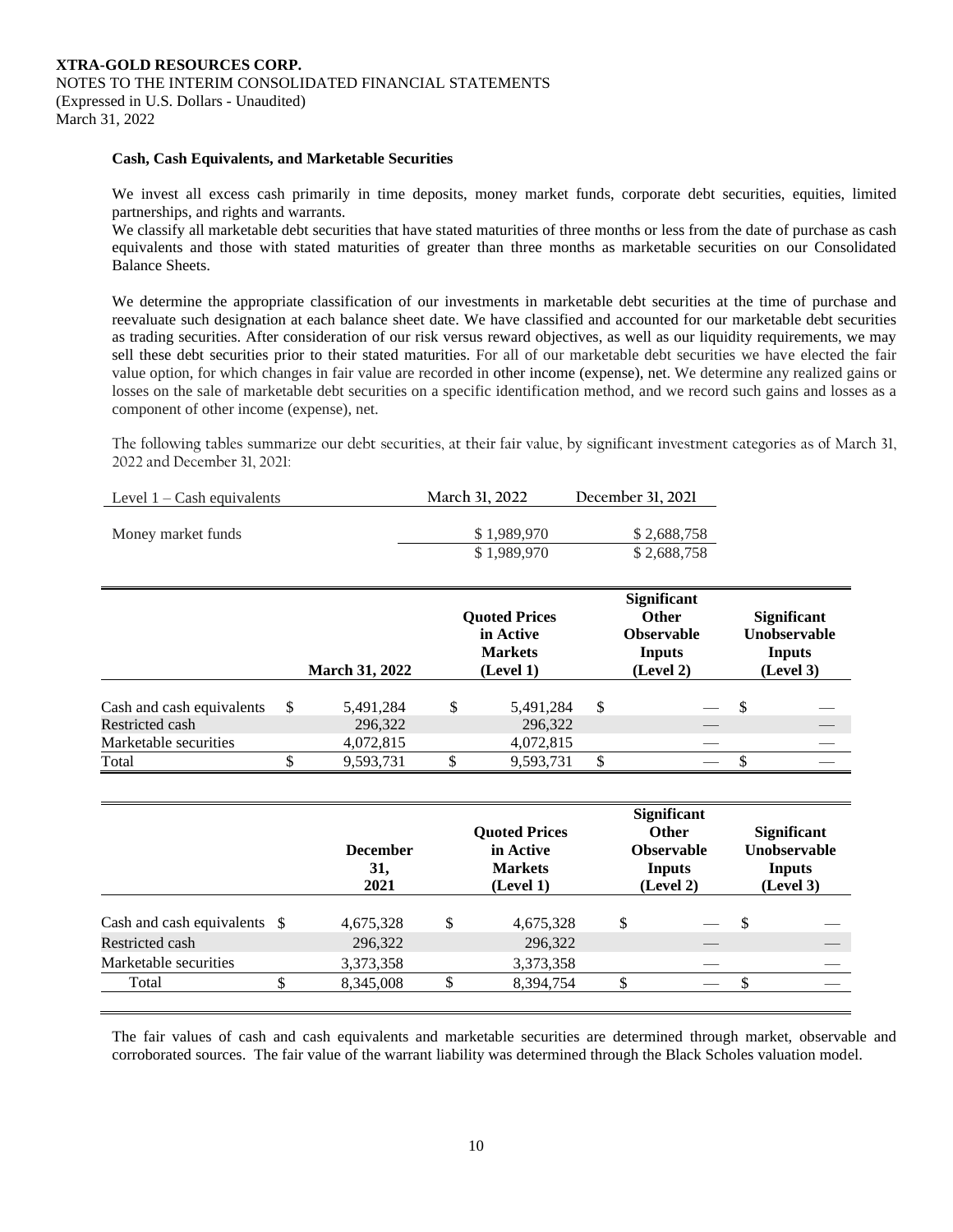#### **Debt Securities**

We classify our marketable debt securities, which are accounted for as trading securities, within Level 1 or 2 in the fair value hierarchy because we use quoted market prices to the extent available or alternative pricing sources and models utilizing market observable inputs to determine fair value.

#### **Investment in trading securities**

The following discusses our marketable equity securities, non-marketable equity securities, gains and losses on marketable and non-marketable equity securities, as well as our equity securities accounted for under the equity method.

Our marketable equity securities are publicly traded stocks or funds measured at fair value and classified within Level 1 and 2 in the fair value hierarchy because we use quoted prices for identical assets in active markets or inputs that are based upon quoted prices for similar instruments in active markets.

Our non-marketable equity securities are investments in privately held companies without readily determinable market values. The carrying value of our non-marketable equity securities is adjusted to fair value for observable transactions for identical or similar investments of the same issuer or impairment (referred to as the measurement alternative). Nonmarketable equity securities that have been remeasured during the period based on observable transactions are classified within Level 2 or Level 3 in the fair value hierarchy because we estimate the value based on valuation methods which may include a combination of the observable transaction price at the transaction date and other unobservable inputs including volatility, rights, and obligations of the securities we hold. The fair value of non-marketable equity securities that have been remeasured due to impairment are classified within Level 3.

#### **Concentration of credit risk**

The financial instrument which potentially subjects the Company to concentration of credit risk is cash. The Company maintains cash in bank accounts that, at times, may exceed federally insured limits. As of March 31, 2022, the Company held \$5,079,192 (December 31, 2021 - \$4,578,256) in low-risk cash and money market funds which are not federally insured. The Company has not experienced any losses in such accounts and believes it is not exposed to any significant risks on its cash in bank accounts. The company has contracted to sell all its recovered gold through a licensed exporter in Ghana.

The Company uses one smelter to process its raw gold. Ownership of the gold is transferred to the smelting company at the mine site. The Company has not experienced any losses from this sole sourced smelter and believes it is not exposed to any significant risks on its gold processing.

#### Segregated information

The Company has exploration assets in Ghana. The remainder of the Company's assets are divided between corporate and Ghana.

#### Related parties

The Company follows the ASC 850-10, Related Party for the identification of related parties and disclosure of related party transactions.

Pursuant to section 850-10-20 the related parties include a) affiliates of the Company; b) entities for which investments in their equity securities would be required, absent the election of the fair value option under the Fair Value Option Subsection of section 825–10–15, to be accounted for by the equity method by the investing entity; c) trusts for the benefit of employees, such as pension and Income-sharing trusts that are managed by or under the trusteeship of management; d) principal owners of the Company; e) management of the Company; f) other parties with which the Company may deal if one party controls or can significantly influence the management or operating policies of the other to an extent that one of the transacting parties might be prevented from fully pursuing its own separate interests; and g) other parties that can significantly influence the management or operating policies of the transacting parties or that have an ownership interest in one of the transacting parties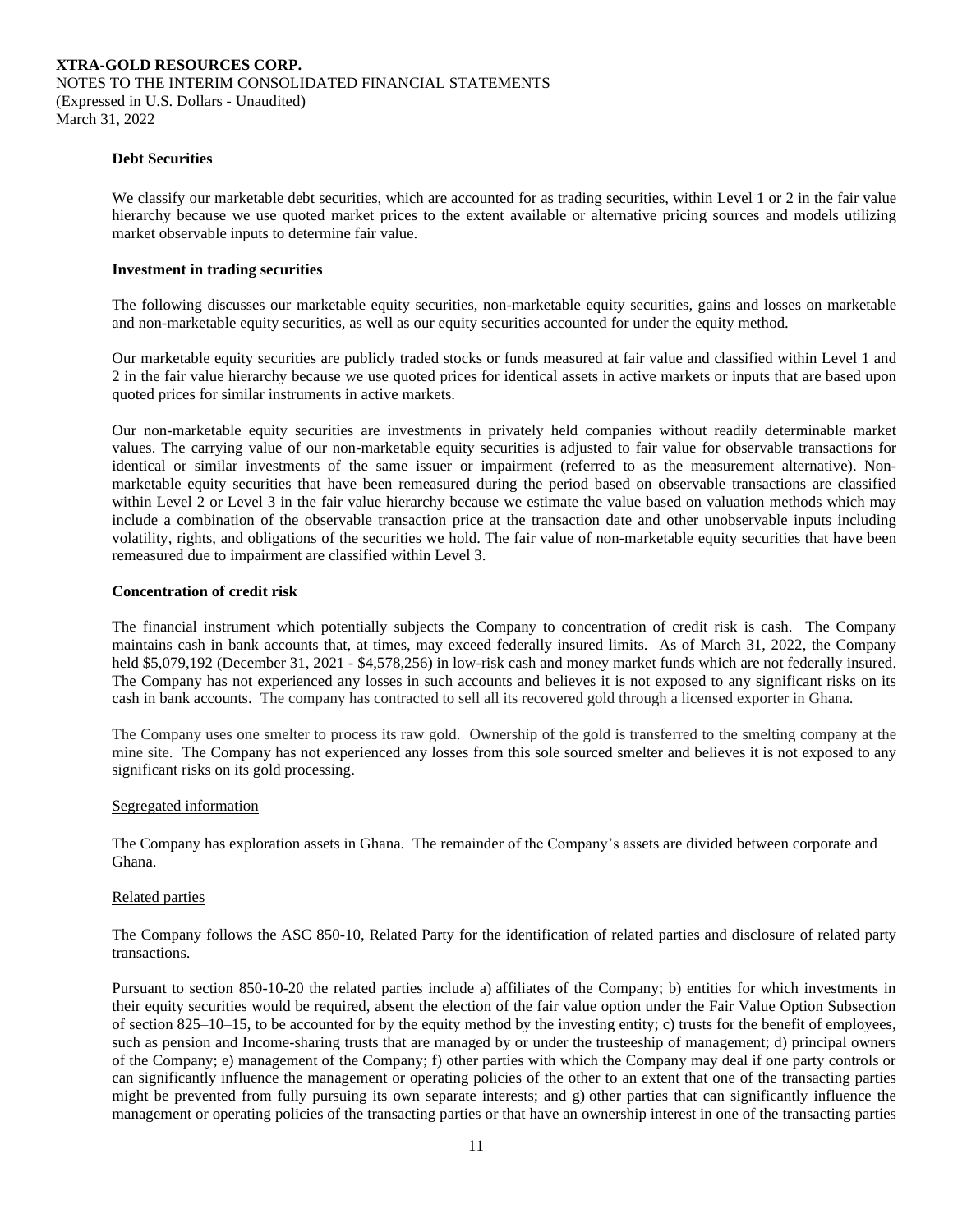and can significantly influence the other to an extent that one or more of the transacting parties might be prevented from fully pursuing its own separate interests.

The consolidated financial statements shall include disclosures of material related party transactions, other than compensation arrangements, expense allowances, and other similar items in the ordinary course of business. However, disclosure of transactions that are eliminated in the preparation of consolidated or combined financial statements is not required in those statements. The disclosures shall include: a) the nature of the relationship(s) involved; b) a description of the transactions, including transactions to which no amounts or nominal amounts were ascribed, for each of the periods for which income statements are presented, and such other information deemed necessary to an understanding of the effects of the transactions on the financial statements; c) the dollar amounts of transactions for each of the periods for which income statements are presented and the effects of any change in the method of establishing the terms from that used in the preceding period; and d) amount due from or to related parties as of the date of each balance sheet presented and, if not otherwise apparent, the terms and manner of settlement.

#### Commitments and contingencies

The Company follows the ASC 450-20, Commitments to report accounting for contingencies. Certain conditions may exist as of the date the financial statements are issued, which may result in a loss to the Company, but which will only be resolved when one or more future events occur or fail to occur. The Company assesses such contingent liabilities, and such assessment inherently involves an exercise of judgment. In assessing loss contingencies related to legal proceedings that are pending against the Company or un-asserted claims that may result in such proceedings, the Company evaluates the perceived merits of any legal proceedings or un-asserted claims as well as the perceived merits of the amount of relief sought or expected to be sought therein.

If the assessment of a contingency indicates that it is probable that a material loss has been incurred and the amount of the liability can be estimated, then the estimated liability would be accrued in the Company's consolidated financial statements. If the assessment indicates that a potentially material loss contingency is not probable but is reasonably possible, or is probable but cannot be estimated, then the nature of the contingent liability, and an estimate of the range of possible losses, if determinable and material, would be disclosed.

Loss contingencies considered remote are generally not disclosed unless they involve guarantees, in which case the guarantees would be disclosed. Management does not believe, based upon information available at this time that these matters will have a material adverse effect on the Company's financial position, results of operations or cash flows. However, there is no assurance that such matters will not materially and adversely affect the Company's business, financial position, and results of operations or cash flows.

#### **Recent accounting pronouncements**

In December 2019, the FASB issued ASU No. 2019-12, Income Taxes: Simplifying the Accounting for Income Taxes ("ASU 2019-12"), which eliminates certain exceptions related to the approach for intra-period tax allocation, the methodology for calculating income taxes in an interim period and the recognition of deferred tax liabilities for outside basis differences. The new guidance also simplifies aspects of the accounting for franchise taxes and enacted changes in tax laws or rates and clarifies the accounting for transactions that result in a step-up in the tax basis of goodwill. The standard is effective for fiscal years and interim periods within those fiscal years beginning after December 15, 2020, with early adoption permitted. Adoption of the standard requires certain changes to be made prospectively, with some changes to be made retrospectively. The adoption of this standard did not have a material impact on its financial position, results of operations or cash flows.

In August 2020, the Financial Accounting Standards Board ("FASB") issued Accounting Standards Update ("ASU") No. 2020-06, Debt with Conversion and Other Options (Subtopic 470-20) and Derivatives and Hedging-Contracts in Entity's Own Equity (Subtopic 815-40), Accounting for Convertible Instruments and Contract's in an Entity's Own Equity. The ASU simplifies accounting for convertible instruments by removing major separation models required under current GAAP. Consequently, more convertible debt instruments will be reported as a single liability instrument with no separate accounting for embedded conversion features. The ASU removes certain settlement conditions that are required for equity contracts to qualify for the derivative scope exception, which will permit more equity contracts to qualify for it. The ASU simplifies the diluted net income per share calculation in certain areas. The ASU is effective for annual and interim periods beginning after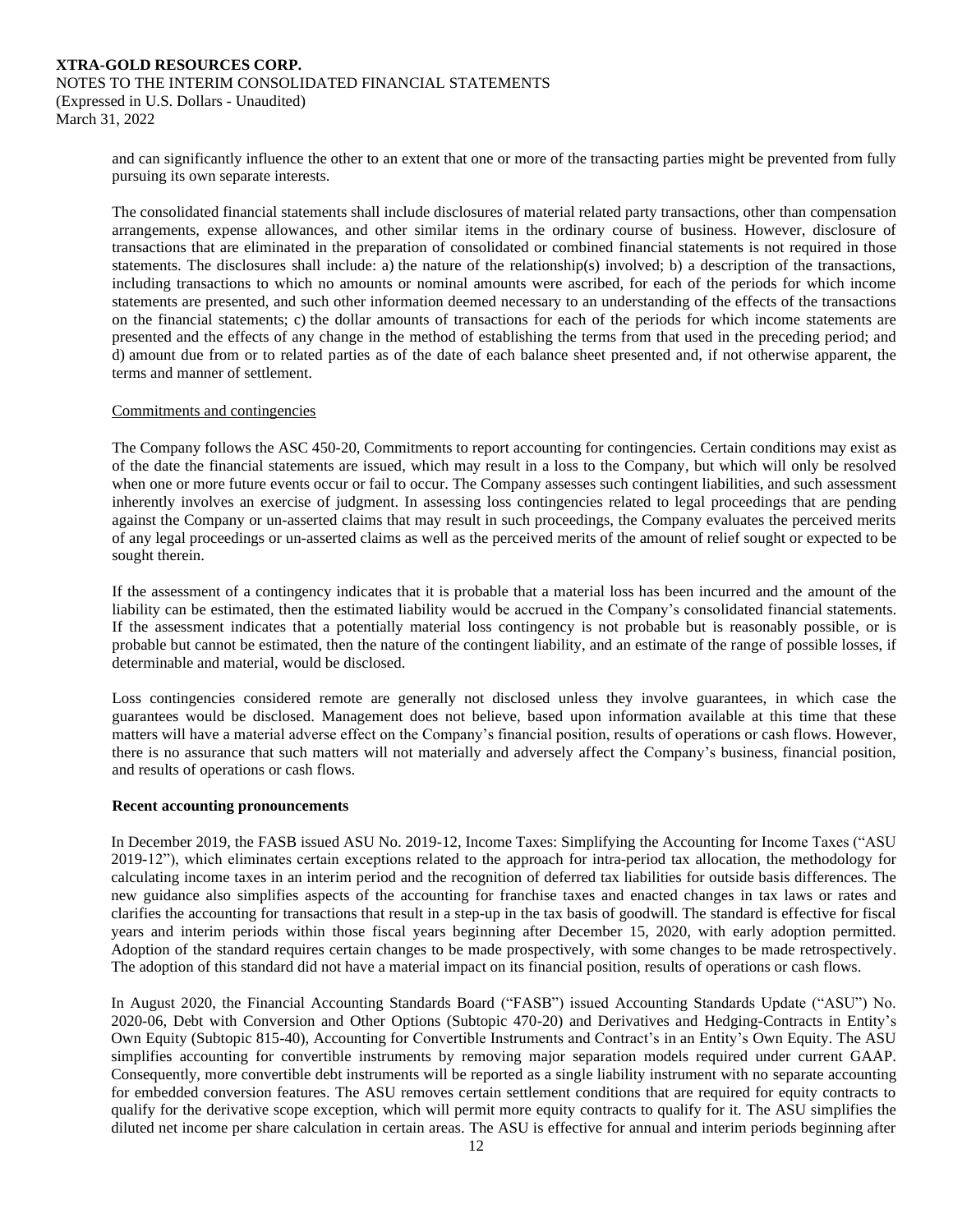December 31, 2021, and early adoption is permitted for fiscal years beginning after December 15, 2020, and interim periods within those fiscal years. The Company does not expect the adoption of this standard to have a material impact on its consolidated statements of financial position, results of operations, or cash flows.

## **4. INVESTMENTS IN TRADING SECURITIES**

At March 31, 2022, the Company held investments classified as trading securities, which consisted of various equity securities. All trading securities are carried at fair value. Private company investments are valued using Level 3 methods. Private company investments are initially valued at the cost of the investment. If a subsequent investment in the same security is made at a different price, the entire investment is valued at the new price and any gain or loss is recognized in other income, net. All other marketable securities are publicly traded and valued using Level 1 methods. As of March 31, 2022, the fair value of trading securities was \$4,072,815 (December 31, 2021 – \$3,373,358).

|                                                                        |    | <b>March 31, 2022</b>             |    | <b>December 31, 2021</b> |
|------------------------------------------------------------------------|----|-----------------------------------|----|--------------------------|
| Investments in trading securities at cost<br>Unrealized gains (losses) |    | $\frac{\$}{3.522.375}$<br>550.440 | S. | 3,268,618<br>104.740     |
| Investments in trading securities at fair market<br>value              | S. | 4.072.815                         |    | \$3,373,358              |

The fair value carrying value of investments by category is as follows:

|                                                                       |    | <b>March 31, 2022</b> |     | <b>December 31, 2021</b> |
|-----------------------------------------------------------------------|----|-----------------------|-----|--------------------------|
| Marketable Equity Securities - Level 1<br>Publicly traded investments | S. | 3,304,608             | \$. | 2,680,755                |
| Marketable Debt Securities - Level 2<br>Corporate bonds               |    | 137.738               |     | 139.839                  |
| Non-Marketable Equity Securities - Level 3<br>Private investments     |    | 630,470               |     | 552.764                  |
| Total investments                                                     |    | 4,072,815             |     | 3,373,358                |

The gains and losses on investments by category is as follows:

|                                                   | <b>March 31, 2022</b> | <b>December 31, 2021</b> |
|---------------------------------------------------|-----------------------|--------------------------|
| Marketable Equity Securities - Level 1            |                       |                          |
| Publicly traded investments - realized            | \$ 74,684             | 559,850                  |
| Publicly traded investments - unrealized          | 288.958               | 227,653                  |
| Non-Marketable Debt Securities - Level 2          |                       |                          |
| Private bonds                                     | (2663)                | 11.720                   |
| <b>Non-Marketable Equity Securities - Level 3</b> |                       |                          |
| Private investments - realized                    |                       | (275,719)                |
| Private investments - unrealized                  | 128,632               |                          |
| Total investments                                 | \$489,611             | \$523,504                |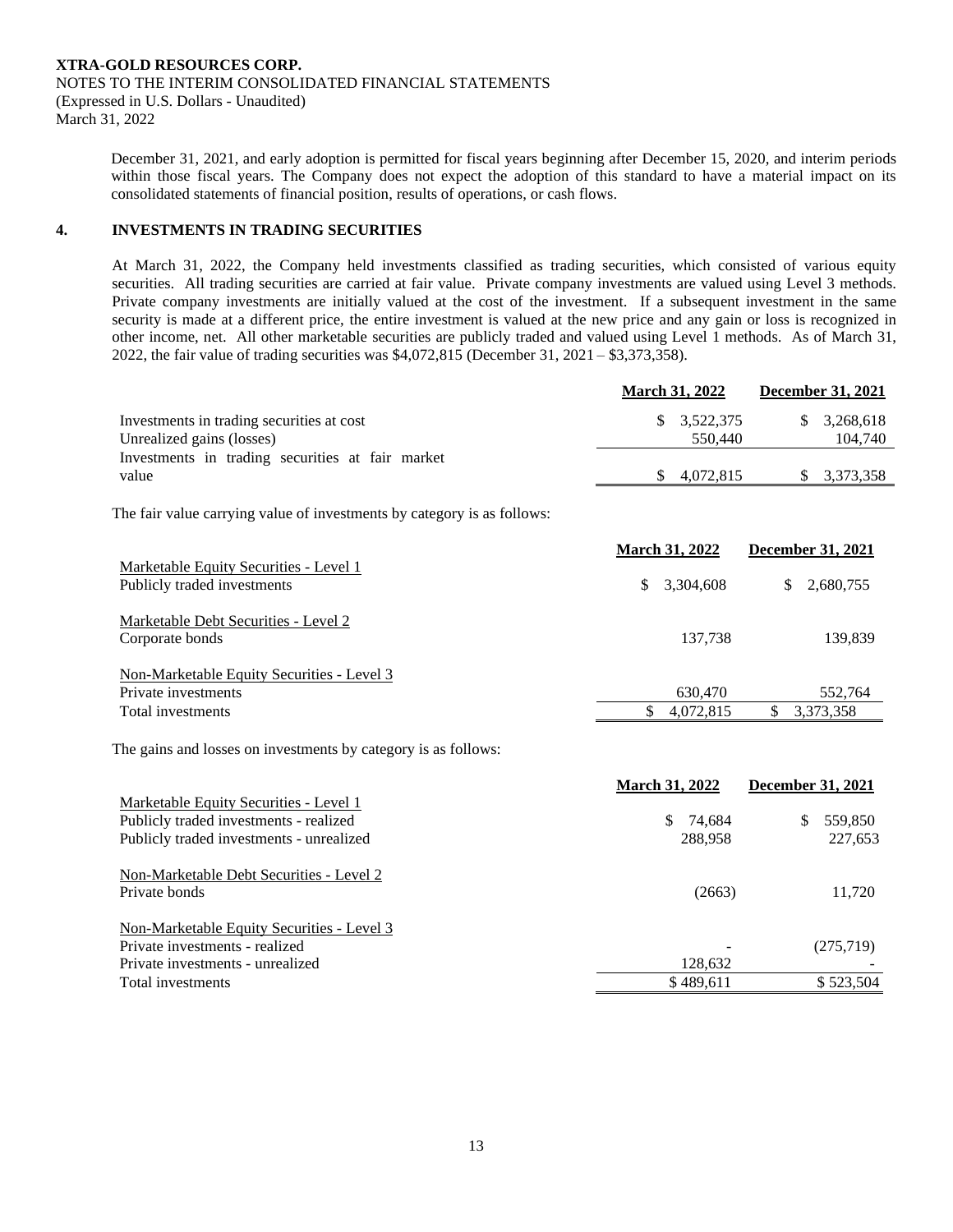## **5. EQUIPMENT**

|                       | <b>March 31, 2022</b> |  |  |                                    |  |          |                                 |  |
|-----------------------|-----------------------|--|--|------------------------------------|--|----------|---------------------------------|--|
|                       | Cost                  |  |  | <b>Accumulated</b><br>Amortization |  |          | <b>Net Book</b><br><b>Value</b> |  |
|                       |                       |  |  |                                    |  |          |                                 |  |
| Exploration equipment | 2,067,077             |  |  | 1,701,724                          |  |          | 365,353                         |  |
| Vehicles              | 718,504               |  |  | 519,192                            |  |          | 199,312                         |  |
|                       | 2,767,841             |  |  | 2,220,916                          |  | <b>S</b> | 564,665                         |  |

The company expensed \$35,462 for amortization in the three-month period ended March 31, 2022.

|                       | <b>December 31, 2021</b><br><b>Accumulated</b><br><b>Net Book</b> |           |    |              |   |         |  |  |
|-----------------------|-------------------------------------------------------------------|-----------|----|--------------|---|---------|--|--|
|                       |                                                                   | Cost      |    | Amortization |   | Value   |  |  |
|                       |                                                                   |           |    |              |   |         |  |  |
| Exploration equipment | S                                                                 | 2,067,077 | \$ | 1,682,822    | S | 384,255 |  |  |
| Vehicles              |                                                                   | 718,504   |    | 502,633      |   | 215,872 |  |  |
|                       | S                                                                 | 2,767,841 |    | 2,185,455    |   | 600,127 |  |  |

The company expensed \$173,667 for amortization in 2021, of which \$44,439 was expensed in the three months ended March 31, 2021.

## **6. MINERAL PROPERTIES**

|                                      | March 31,<br>2022 | December 31,<br>2021 |
|--------------------------------------|-------------------|----------------------|
| Acquisition costs                    | 1,607,729         | \$1,607,729          |
| Asset retirement obligation (Note 7) | 8.133             | 8.133                |
| Option payments received             | (881, 440)        | (881, 440)           |
| Total                                | 734.422           | 734,422              |

The Projects were purchased as a group in 2003, and the purchase price was not allocated between the properties and camp facilities.

## **Kibi, Kwabeng and Pameng Projects**

The Company holds the mineral rights over the lease area for Kibi , Kwabeng, and Pameng Projects, all of which are located in Ghana. All three mining leases grant the Company the right to produce gold. The Kwabeng and Pameng mining leases expired on July 26, 2019.

All required documentation to extend the lease for our Kibi Project (formerly known as the Apapam Project) for 15 years from December 17, 2015 has been submitted to the Ghana Minerals Commission. No additional information was requested or submitted in the year ended December 31, 2021 or the three-month period ended March 31, 2022. As of these extensions generally take years for the regulatory review to be completed, and the Company is not yet in receipt of the renewal extension approval. However, until the Company receives the renewal extension approval, the old lease remains in force under the mineral laws. The renewal extension is in accordance with the terms of application and payment of fees to the Minerals Commission.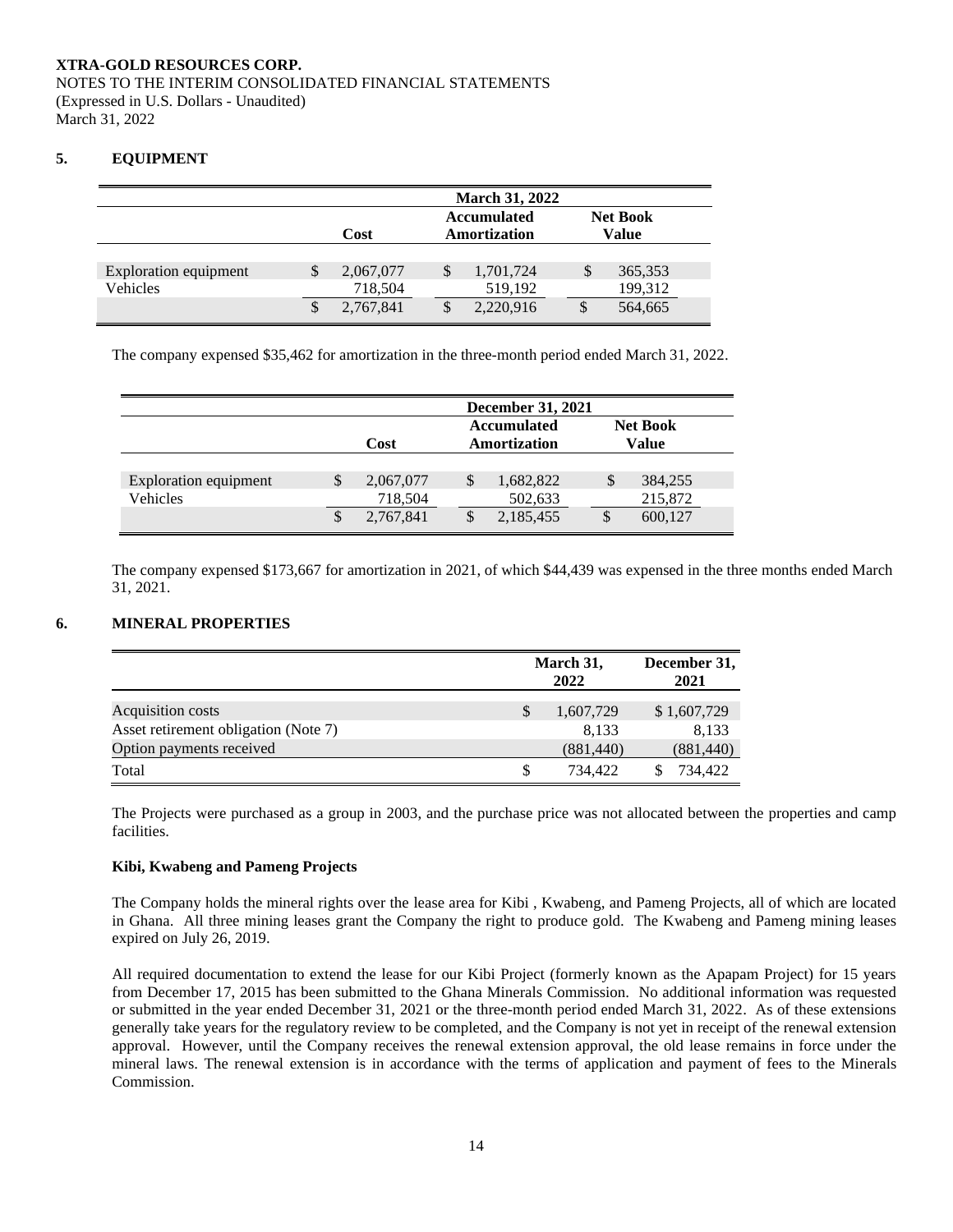The Company has applied to Minerals Commission for a renewal extension for the Kwabeng and Pameng mining leases and has submitted all the required documentation to renew and extend these leases for a further 15 years.

All gold production will be subject to a production royalty of the net smelter returns ("NSR") payable to the Government of Ghana.

### **Banso and Muoso Projects**

During the year ended December 31, 2010, the Company made an application to Mincom to convert a single prospecting license ("PL") securing its interest in the Banso and Muoso Projects located in Ghana to a mining lease covering the lease area of each of these Projects. This application was approved by Mincom who subsequently made recommendation to the Minister of Lands, Forestry and Mines to grant an individual mining lease for each Project. On January 6, 2011, the Government of Ghana granted two mining leases for these Projects. These mining leases grant the Company mining rights to produce gold in the respective lease areas until January 5, 2025 with respect to the Banso Project and until January 5, 2024 with respect to the Muoso Project. These mining leases supersede the PL previously granted to the Company. Among other things, both mining leases require that the Company:

- i) pay the Government of Ghana a fee of \$30,000 in consideration of granting of each lease (paid in the March 2011 quarter);
- ii) pay annual ground rent of GH¢189,146 (approximately USD\$35,688) for the Banso Project and GH¢202,378 (approximately USD\$38,185) for the Muoso Project;
- iii) commence commercial production of gold within two years from the date of the mining leases; and
- iv) pay a production royalty to the Government of Ghana. The Company has filed for the necessary permits to commence work on the project. The permits were approved and work has commenced on the properties.

#### **Mining Lease and Prospecting License Commitments**

The Company is committed to expend, from time to time fees payable

(a) to the Minerals Commission for:

- (i) a grant or renewal of an expiry date of a prospecting license (currently an annual fee maximum of \$70.00 per cadastral unit/or 21.24 hectare);
- (ii) a grant or renewal of a mining lease (currently an annual fee maximum of \$1,000.00 per cadastral units/or 21.24 hectare); and
- (iii) annual operating permits;

(b) to the Environmental Protection Agency ("EPA") (of Ghana) for:

- i) processing and certificate fees with respect to EPA permits;
- ii) the issuance of permits before the commencement of any work at a particular concession; or
- iii) the posting of a bond in connection with any mining operations undertaken by the Company;

(c) for a legal obligation associated with our mineral properties for clean up costs when work programs are completed.

## **7. ASSET RETIREMENT OBLIGATION**

|                            | March 31,<br>2022 | December 31,<br>2021 |  |  |
|----------------------------|-------------------|----------------------|--|--|
| Balance, beginning of year | \$<br>93,343      | 140,397              |  |  |
| Change in obligation       | (19,926)          | (47,054)             |  |  |
| Accretion expense          |                   |                      |  |  |
| Balance, end of year       | 73.417            | 93,343               |  |  |

The Company has a legal obligation associated with its mineral properties for clean up costs when work programs are completed. Most of the cash will be spent to return the grade of disturbed land to its original state and to plant vegetation.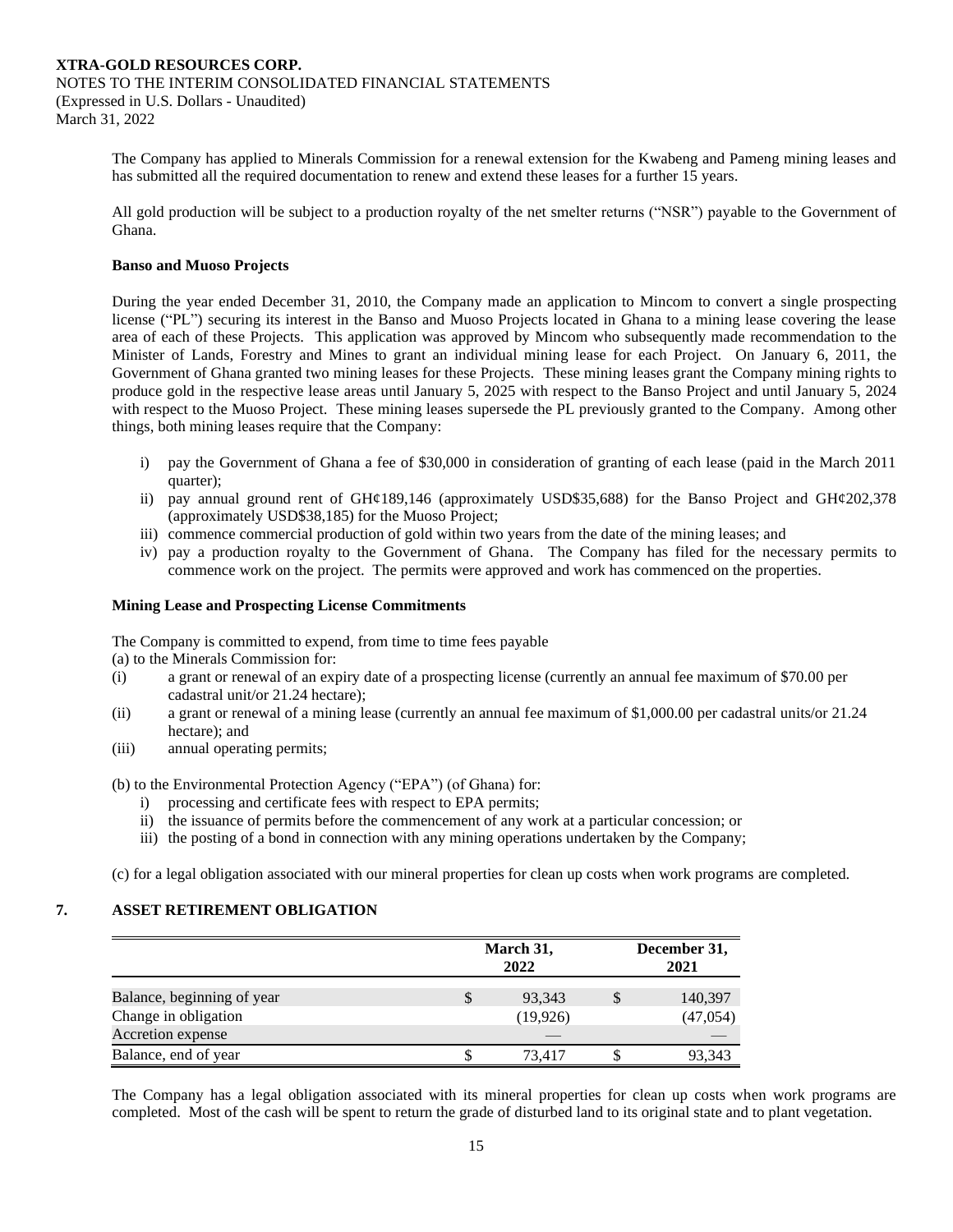The rehabilitation obligation is estimated at \$73,417 (December 31, 2021 - \$93,343). During 2022 and 2021, the obligation was estimated based on actual reclamation cost experience on an average per acre basis and the remaining acres to be reclaimed. It is expected that this obligation will be funded from general Company resources at the time the costs are incurred. The Company has been required by the Ghanaian government to post a bond of US\$296,322 which has been recorded in restricted cash.

## **8. INVENTORIES**

Inventories consisted of the following:

|               | <b>March 31, 2022</b> | <b>December 31, 2021</b> |
|---------------|-----------------------|--------------------------|
|               |                       |                          |
| Raw materials | \$760,022             | \$975,270                |

Inventory consists of raw gold awaiting transport to the smelter.

## **9. CAPITAL STOCK**

#### *Authorized stock*

The Company's authorized shares are 250,000,000 common shares with a par value of \$0.001 per share.

#### **Issuances of shares**

During the period ended March 31, 2022, the Company did not issue common shares.

During the year ended December 31, 2021, the Company issued 255,000 shares at prices between CAD\$0.23 and CAD\$0.65 per share for proceeds of CAD\$118,750 (\$94,929) on exercise of stock options. During the period ended March 31, 2021, the Company issued 130,000 shares at prices between CAD\$0.23 and CAD\$0.50 per share for proceeds of CAD\$37,500 (\$30,180) on exercise of stock options.

#### **Cancellation of shares**

During the period ended March 31, 2022, 84,000 shares were re-purchased for \$61,920 and were cancelled. A total of 17,600 common shares re-purchased in 2021 for \$13,294 and held in treasury. These 17,600 shares were cancelled in January 2022.

During the period ended March 31, 2022, 41,900 shares were re-purchased for \$47,178 and were cancelled. A total of 5,200 common shares re-purchased in 2020 for \$4,857 were cancelled in 2021. A further total of 52,200 common shares were repurchased in March 2021, for \$49,060 and held in treasury. These 52,200 shares were cancelled in April 2021. During the year ended December 31, 2021, a total of 379,300 shares were re-purchased for \$315,235 and were cancelled. A further total of 5,200 common shares were re-purchased in 2020 for \$4,857 were cancelled in 2021. A total of 17,600 common shares were re-purchased in 2021 for \$13,294 and held in treasury. These 17,600 shares were cancelled in January 2022.

#### **Stock options**

At June 30, 2011, the Company adopted a new 10% rolling stock option plan (the "2011 Plan") and cancelled the 2005 equity compensation plan. Pursuant to the 2011 Plan, the Company is entitled to grant options and reserve for issuance up to 10% of the shares issued and outstanding at the time of grant. The terms and conditions of any options granted, including the number and type of options, the exercise period, the exercise price and vesting provisions, are determined by the Compensation Committee which makes recommendations to the board of directors for their approval. The maximum term of options granted cannot exceed 10 years.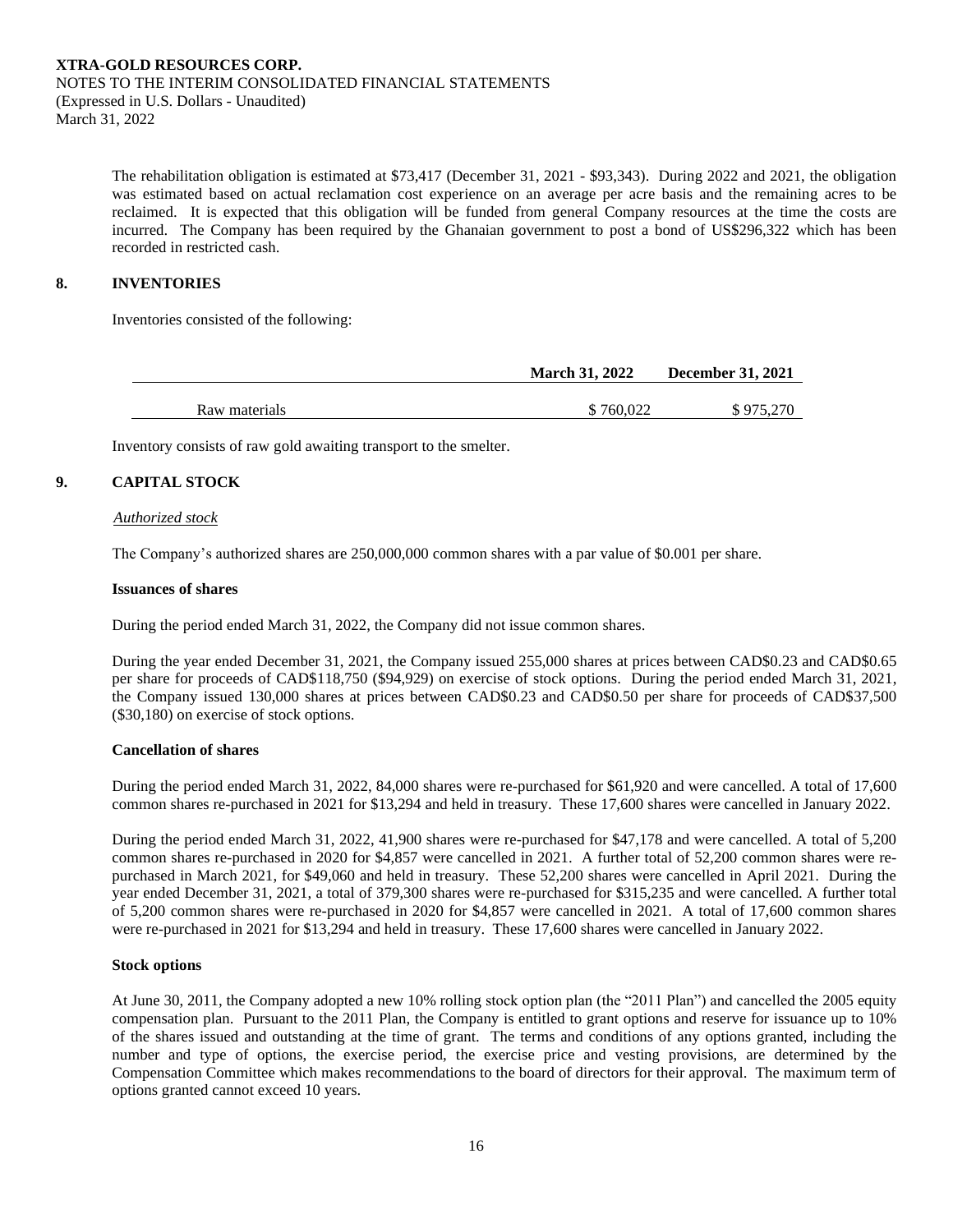The TSX's rules relating to security-based compensation arrangements require that every three years after the institution of a security-based compensation arrangement which does not have a fixed maximum aggregate of securities issuable, all unallocated options must be approved by a majority of the Company's directors and by the Company's shareholders. The Board approved all unallocated options under the Option Plan on March 26, 2020 which was approved by the Company's shareholders at the annual and special meeting held on June 25, 2020.

| Number of<br><b>Options</b> | <b>Exercise</b><br>Price | <b>Expiry Date</b> |
|-----------------------------|--------------------------|--------------------|
| 120,000                     | CDN\$0.59                | May 31, 2022       |
| 125,000                     | <b>CDN\$0.27</b>         | July 1, 2022       |
| 382,000                     | CDN\$0.15                | December 31, 2022  |
| 54,000                      | <b>CDN\$0.60</b>         | June 1, 2025       |
| 250,000                     | <b>CDN\$0.20</b>         | October 8, 2025    |
| 360,000                     | CDN\$1.23                | October 23, 2025   |
| 400,000                     | CDN\$0.40                | May 5, 2026        |
| 690,000                     | CDN\$0.30                | July 1, 2026       |

At March 31, 2022, the following stock options were outstanding:

Stock option transactions and the number of stock options outstanding are summarized as follows:

|                           |                             | <b>March 31, 2022</b>                                  |                             |                                                 |
|---------------------------|-----------------------------|--------------------------------------------------------|-----------------------------|-------------------------------------------------|
|                           | Number of<br><b>Options</b> | Weighted<br>Average<br><b>Exercise</b><br><b>Price</b> | Number of<br><b>Options</b> | Weighted<br>Average<br><b>Exercise</b><br>Price |
| beginning<br>Outstanding, | 2,381,000                   | \$0.36                                                 |                             |                                                 |
| of year                   |                             |                                                        | 2,636,000                   | \$0.23                                          |
| Granted                   |                             |                                                        |                             |                                                 |
| Exercised                 |                             |                                                        | (255,000)                   | 0.38                                            |
| Cancelled/Expired         |                             |                                                        |                             |                                                 |
| Outstanding, end of year  | 2,381,000                   | \$0.36                                                 | 2,381,000                   | \$0.36                                          |
|                           |                             |                                                        |                             |                                                 |
| Exercisable, end of year  | 2.381,000                   | \$0.36                                                 | 2.381,000                   | \$0.36                                          |

The aggregate intrinsic value for options vested and for total options as of March 31, 2022 is approximately \$1,191,719 (December 31, 2021 - \$1,096,069). The weighted average contractual term of stock options outstanding and exercisable as at March 31, 2022 is 3.1 years (December 31, 2021 – 3.3 years).

The fair value of stock options granted, vested, and modified during the period ended March 31, 2022 was \$6,244, (December 31, 2021 - \$2,504) which has been included in general and administrative expense.

The following assumptions were used for the Black-Scholes valuation of stock options amended during the periods ended March 31, 2022 and December 31, 2021:

|                         | 2022         | 2021      |
|-------------------------|--------------|-----------|
|                         |              |           |
| Risk-free interest rate | 1.75%        | 1.75%     |
| Expected life           | $>1.0$ years | 3.0 years |
| Annualized volatility   | 70%          | 70%       |
| Dividend rate           |              |           |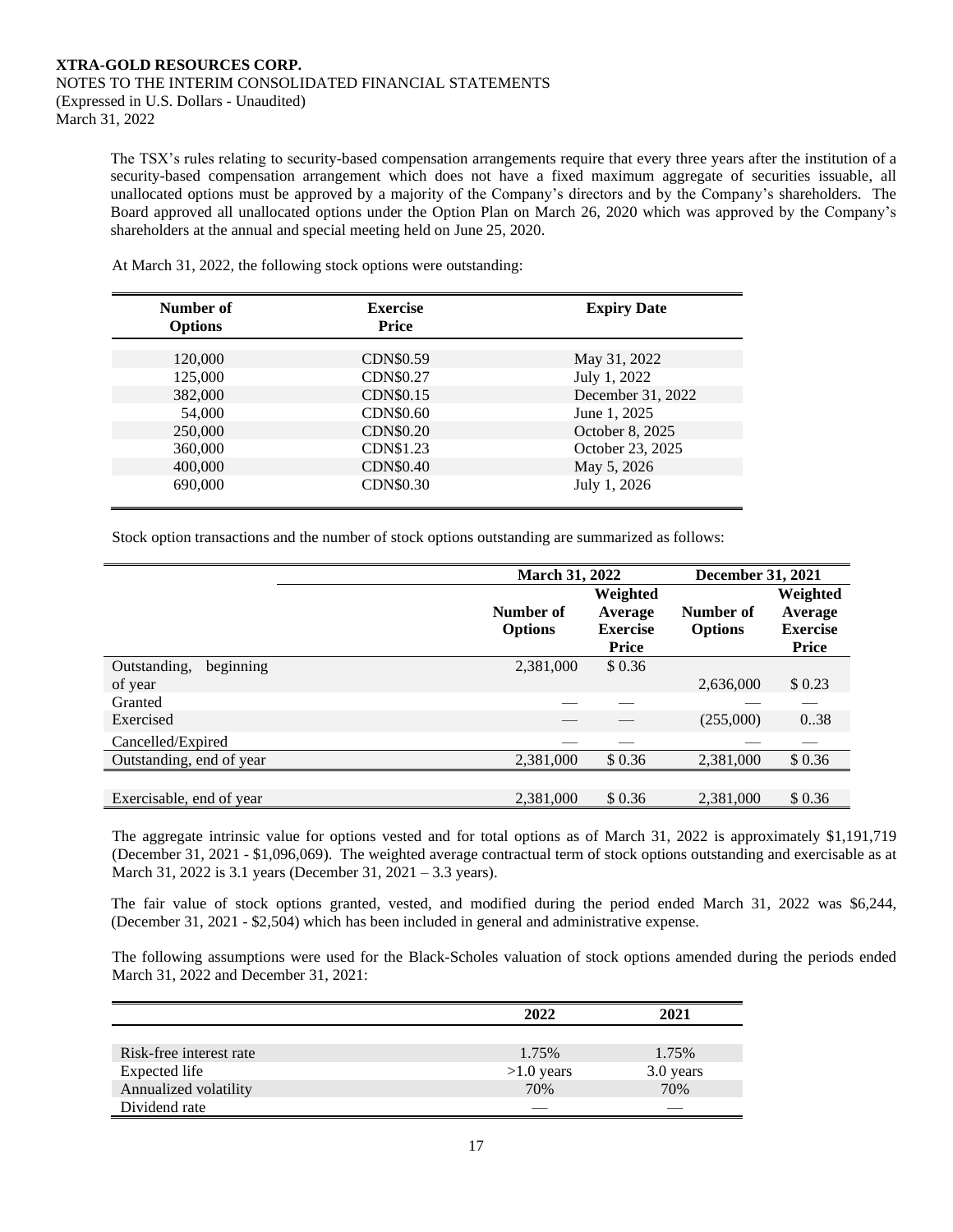The Company did not issue stock options during the period ended March 31, 2022 or the year ended December 31, 2021.

#### **Warrants**

At March 31, 2022 and December 31, 2021, there were no warrants outstanding. There was no warrant activity in either period.

#### **10. RELATED PARTY TRANSACTIONS**

During the three-month periods ended March 31, 2022 and 2021, the Company entered into the following transactions with related parties:

|                                                                | March 31,<br>2022 | March 31,<br>2021 |
|----------------------------------------------------------------|-------------------|-------------------|
|                                                                |                   |                   |
| Consulting fees paid or accrued to officers or their companies | \$351,961         | \$465,859         |
| Directors' fees                                                | 592               | 592               |
|                                                                |                   |                   |
| Stock option grants to officers and directors                  |                   |                   |
| Stock option grant price range                                 | __                |                   |
|                                                                |                   |                   |

Of the total consulting fees noted above, \$264,612 (March 31, 2021 - \$372,042) was incurred by the Company to a private company of which a related party is a 50% shareholder and director. The related party was entitled to receive \$132,306 (March 31, 2021 - \$186,021) of this amount. As at March 31, 2022, a balance of \$155,150 (December 31, 2021 - 90,538) is due to this related company.

During the three months ended March 31, 2022 and 2021 the Company did not grant stock options to insiders.

The CEO of the company made a \$50,000 payment on behalf of the company in 2021. This balance was repaid in 2022.

#### **11. SUPPLEMENTAL DISCLOSURE WITH RESPECT TO CASH FLOWS**

|                                  |   | March 31,<br>2022 |   |  |
|----------------------------------|---|-------------------|---|--|
| Cash paid during the period for: |   |                   |   |  |
| Interest                         | J |                   | Ф |  |
| Income taxes                     |   |                   |   |  |

During the period ended March 31, 2022, the company paid \$Nil (December 31, 2021 - \$288,192) related to income tax in the period and accrued a further \$200,000 (December 31, 2021 - \$720,000) for expected income tax payments related to activities in Ghana. There were no other significant non-cash transactions during the periods ended March 31, 2022 and December 31, 2021.

#### **12. DEFERRED INCOME TAXES**

This note has not been updated from December 31, 2021.

### **13. SEGMENTED INFORMATION**

The Company has one reportable segment, being the exploration and development of resource properties. Geographic information is as follows: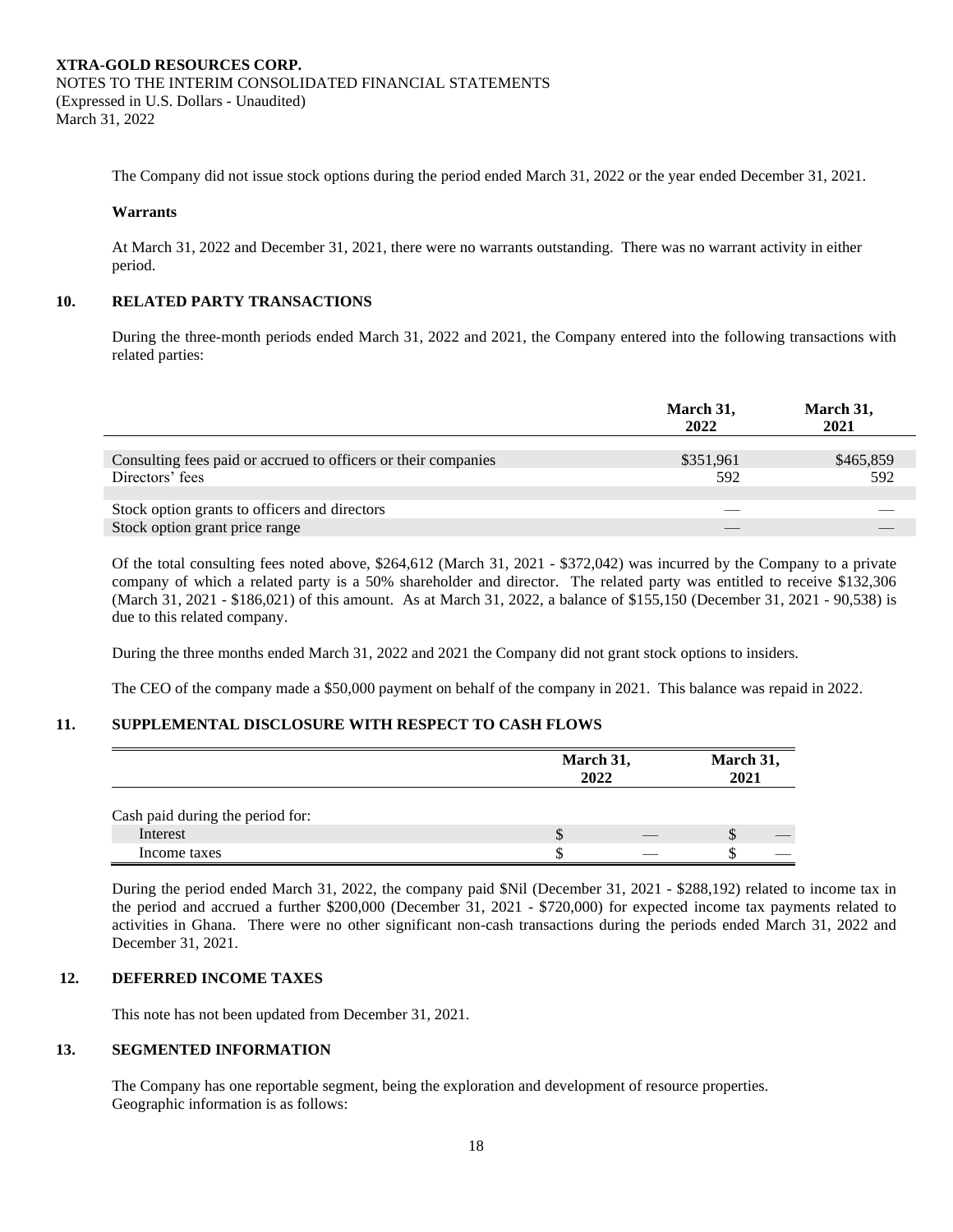#### NOTES TO THE INTERIM CONSOLIDATED FINANCIAL STATEMENTS

(Expressed in U.S. Dollars - Unaudited) March 31, 2022

|                                | March 31,<br>2022 |    | December 31,<br>2021 |
|--------------------------------|-------------------|----|----------------------|
|                                |                   |    |                      |
| Cash and restricted cash:      |                   |    |                      |
| Canada                         | \$<br>5,787,607   | \$ | 4,649,019            |
| Ghana                          | 635,577           |    | 322,631              |
| Total cash and restricted cash | 7,086,694         |    | 4,971,650            |
| Capital assets                 |                   |    |                      |
| Canada                         |                   |    |                      |
| Ghana                          | 1,299,087         |    | 1,296,762            |
| Total capital assets           | 1,299,087         |    | 1,296,762            |
| Total                          | \$<br>8,385,781   | \$ | 6,268,412            |

## **14. CONTINGENCY AND COMMITMENTS**

#### a) Bond deposit

The Government of Ghana initially required an environmental bond of \$385,000 for the Banso permit and \$327,000 for the Muoso permit. The Company has submitted a request for a reduction of these fees to the government and is awaiting a response.

The Company has been required by the Ghanaian government to post a bond of US\$296,322 which has been recorded in restricted cash (see Note 7).

#### b) Litigation

From time to time, the Company may become involved in various lawsuits and legal proceedings, which arise, in the ordinary course of business. However, litigation is subject to inherent uncertainties, and an adverse result in these or other matters may arise from time to time that may harm the Company's business. The Company is not aware of any such legal proceedings other than below disclosed that will have, individually or in the aggregate, a material adverse effect on its business, financial condition or operating results.

The Company is a party to three pending lawsuits. The first lawsuit claims mining activities of the Company are illegal and cause substantial environmental damage to the community. The second lawsuit claims that all leases issued to mining companies in Ghana violate the Ghana Constitution and are therefore illegal. The third lawsuit claims that an Xtra contracted worker caused bodily harm on another person. The Company will defend itself in each of these lawsuits if required, and believes both cases are completely without merit and frivolous.

The Company is subject to additional legal proceedings and claims which arise in the ordinary course of its business. Although occasional adverse decisions or settlements may occur, the Company believes that the final disposition of such matters should not have a material adverse effect on its financial position, results of operations or liquidity.

On July 23, 2019, Minerals Commission issued four invoices totaling \$4,654,800 to our Ghanaian subsidiary. These invoices were titled "Outstanding Annual Mineral Right Fees" for four of our concessions (Muoso, Banso, Pameng and Apapam), which Minerals Commission indicated were related to the period from 2013 to 2018, for new annual mineral fees. However, all of our mining leases all have a one-time fixed consideration fee, which was paid when our leases were granted. We responded to Minerals Commission (the "Letters") on September 23, 2019, objecting to the four improper invoices. Our Letters outline the specific violated terms of our leases and various mineral laws. The Minerals Commission has not responded to our Letter. Should Minerals Commission challenge our Letters, our Company could enter dispute resolution arbitration clause under the Mineral Act. We believe the invoices are not legally enforceable under the Mineral Act, and have not included any amount related to these invoices in our accounts.